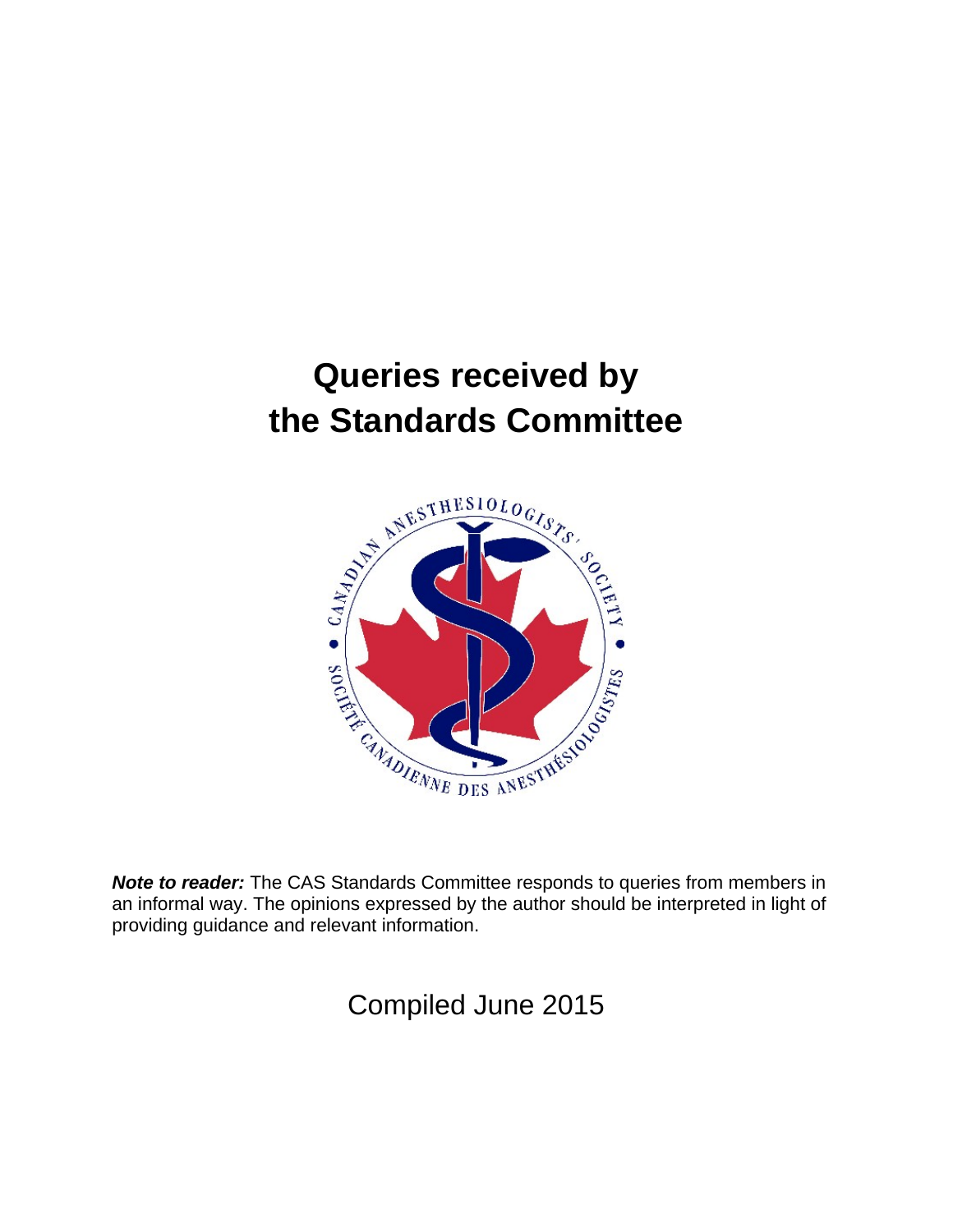## **November 2009**

## **Query: C Section and Midwives/Doulas**

I am looking for the CAS position, guideline or policy on surrogate pregnancy, specifically the logistics of a delivery. This includes the roles of the various physicians involved (obstetrician, anesthesiologist and/or family practitioner) during both a vaginal and caesarean section. Please address which physician (during a caesarean section under either a regional or general anesthetic, is deemed to have the authority to decide the number of and the identity of the support persons in the OR.

If the surrogate carrier has one support person (who is not an intended parent), would the intended parent(s) be permitted to be present in the OR to observe the birth? If they are not permitted in the OR, are they permitted to wait in a waiting room in close proximity to the theatre?

If there is a disagreement among the medical staff, then who makes the final decision?

Does any physician have the right to decline the intended parents' participation/ observation of the birth in the absence of a medical emergency when legal contracts are in place, particularly since the intended parents become the legal guardians once the baby is born?

#### **Response**

The Chairman of the Standards Committee of the CAS frequently receives questions, and responds on behalf of the Canadian Anesthesiologists' Society in assisting in interpretation of the Guidelines

The CAS publishes (and revises yearly) the "Guidelines to the Practice of Anesthesia", a document which is available on the internet " http://www.cas.ca/English/Guidelines". This document provides "..*.recommendations (which) are aimed at providing basic guidelines to anesthetic practice. They are intended to provide a framework for a reasonable and acceptable standard of patient care and should be so interpreted, allowing for some degree of flexibility in different circumstances...*" You should be aware that these are not rigid "Standards" which are felt to be obligatory, but rather "Guidelines" which are advisory and are meant to be interpreted and applied to each clinical encounter using the professional judgement of the anesthesia practitioner.

This is not a perfectly simple question as there are no hard and fast rules, and some colleagues were polled for their feedback to assist in formulating an answer.

The simple answer is that we do not address this type of question directly, there is no one physician with final "authority" for any one feature of operating room activity as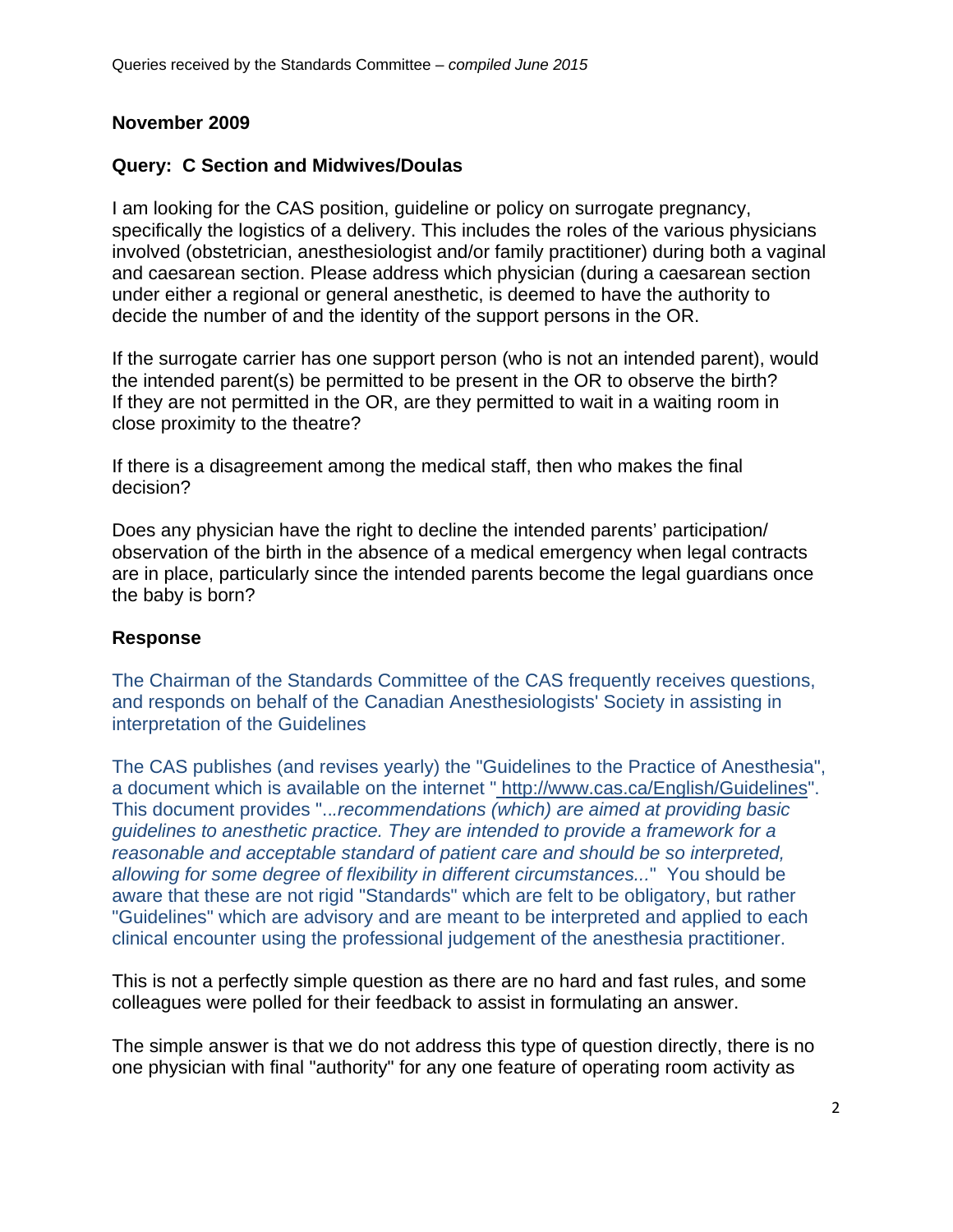this is a matter for hospital policy (although specific areas of physician "control" or responsibility must take the position of the involved physician very seriously, and the anesthesiologist is charged with ensuring the safety and comfort of the patient and, to do so, some areas of the OR and the OR experience must come under his/her "control". In this context, the institution will have to deal with and establish its own "rules" and this should take place under the aegis of the hospital's OR Management Committee.

Having said that, it is important to recognize that a caesarean section is not a "normal birth" but rather a serious medical intervention associated with the potential for very significant complications and it is not a time or place for vicarious involvement. And, in order to minimize the various risks including infection, there should be no unnecessary personnel in any operation. Specifically, there is no role for any non-medical personnel in an operating room when the procedure is to be done under general anesthesia. Under a regional anesthetic, one accompanying person is typically allowed to help "comfort" the mother during the operation; that person must be selected, educated as to the rights and responsibilities in the OR, and informed that he/she may be required to leave at any time should circumstances necessitate this. This is not an opportunity to "see the birth" but rather a role to be with the mother during this intensely emotional time. It is not expected that there is any role for additional individuals such as "intended parents" in the operating theater under any circumstances, and the involvement of "legal contracts" does not imply any right to involvement in these operative procedures.

In discussions with colleagues, there is general agreement country-wide that this is the overall philosophy, although individual institutions vary their actual practice depending on their specific abilities and needs.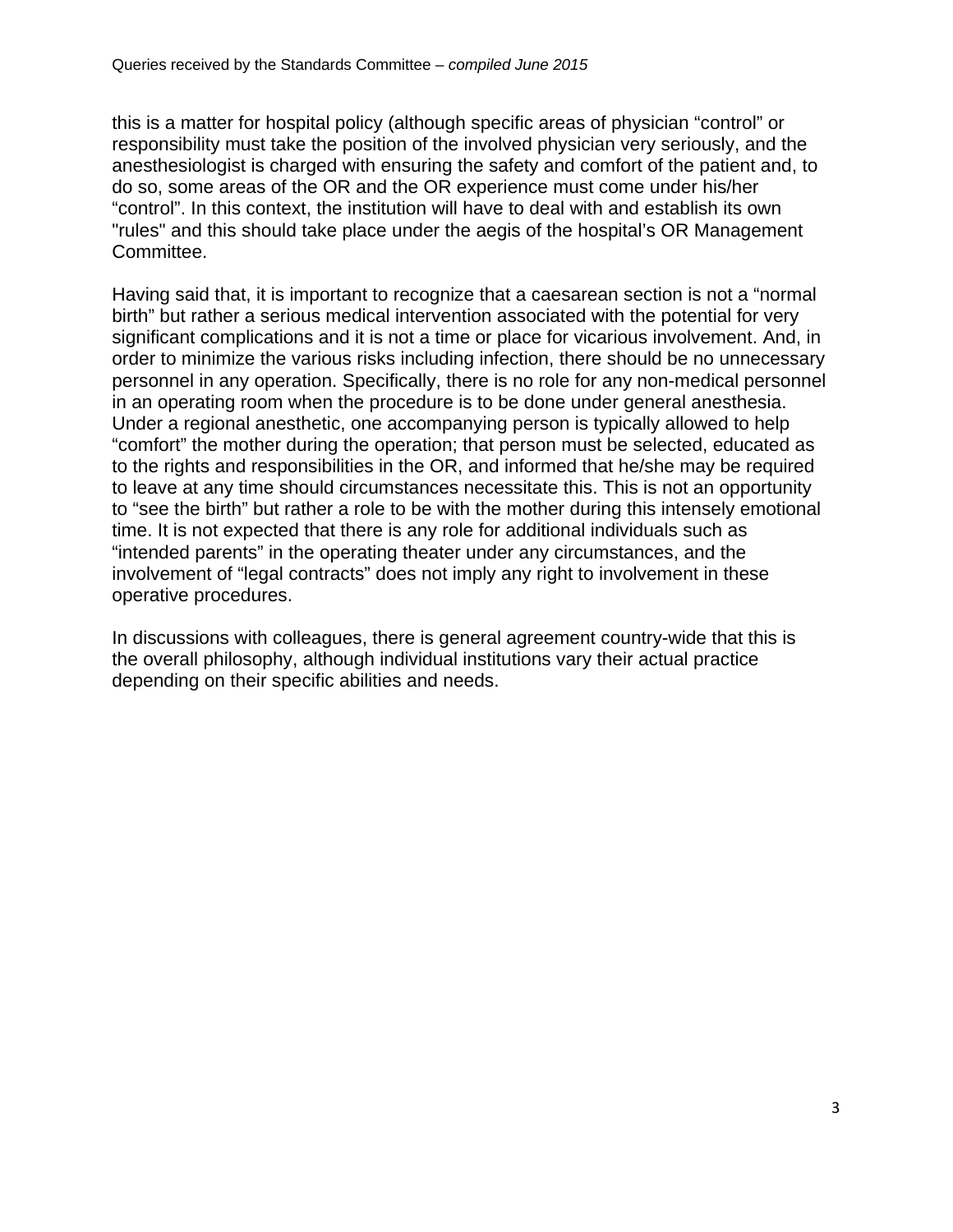# **May 2013**

#### **Query: Position, Responsibilities in Prescribing Preoperative and Intraoperative Antibiotics and Inserting CVCs into Patients**

We have been getting various requests to assume various "responsibilities" and we want to know whether these are valid expectations based on the current standard of care. Based on the current expectations/standards of care:

*Is it the anesthesiologist's responsibility to prescribe preoperative and intraoperative antibiotics?* 

Is it the anesthesiologist's responsibility to insert a central venous catheter (CVC) into patients – vented or not – for ICU because ICU wants one for their care (rather than basing it on need for intraoperative anesthetic care)?

## **Response**:

The Chairman of the Standards Committee of the CAS frequently receives questions, and responds on behalf of the Canadian Anesthesiologists' Society in assisting in interpretation of the Guidelines

The CAS publishes (and revises yearly) the "Guidelines to the Practice of Anesthesia", a document which is available on the internet " http://www.cas.ca/English/Guidelines". This document provides "..*.recommendations (which) are aimed at providing basic guidelines to anesthetic practice. They are intended to provide a framework for a reasonable and acceptable standard of patient care and should be so interpreted, allowing for some degree of flexibility in different circumstances...*" You should be aware that these are not rigid "Standards" which are felt to be obligatory, but rather "Guidelines" which are advisory and are meant to be interpreted and applied to each clinical encounter using the professional judgement of the anesthesia practitioner.

Either area described does may not necessarily be within the professional area of responsibility of an anesthesiologist during the conduct of an anesthetic. However…

Generally, to provide optimum patient care, it is within the purview of an anesthesiologist to help ensure that, for example, antibiotics are administered within the "time window" believed to be best to diminish the risk of surgical site infection, such as within 30 to 60 minutes of the surgical incision. This time may be during the period in which the anesthesiologist has direct responsibility for medication administration. The anesthesiologist would not likely be expected to take primary responsibility for the choice of antibiotic to be used for such prophylaxis.

Similarly, the insertion of a central venous catheter is within the anesthesiologist's scope of practice and, to provide optimal patient care, this may happen during the period of operative care. If such a procedure is not required for intraoperative care, it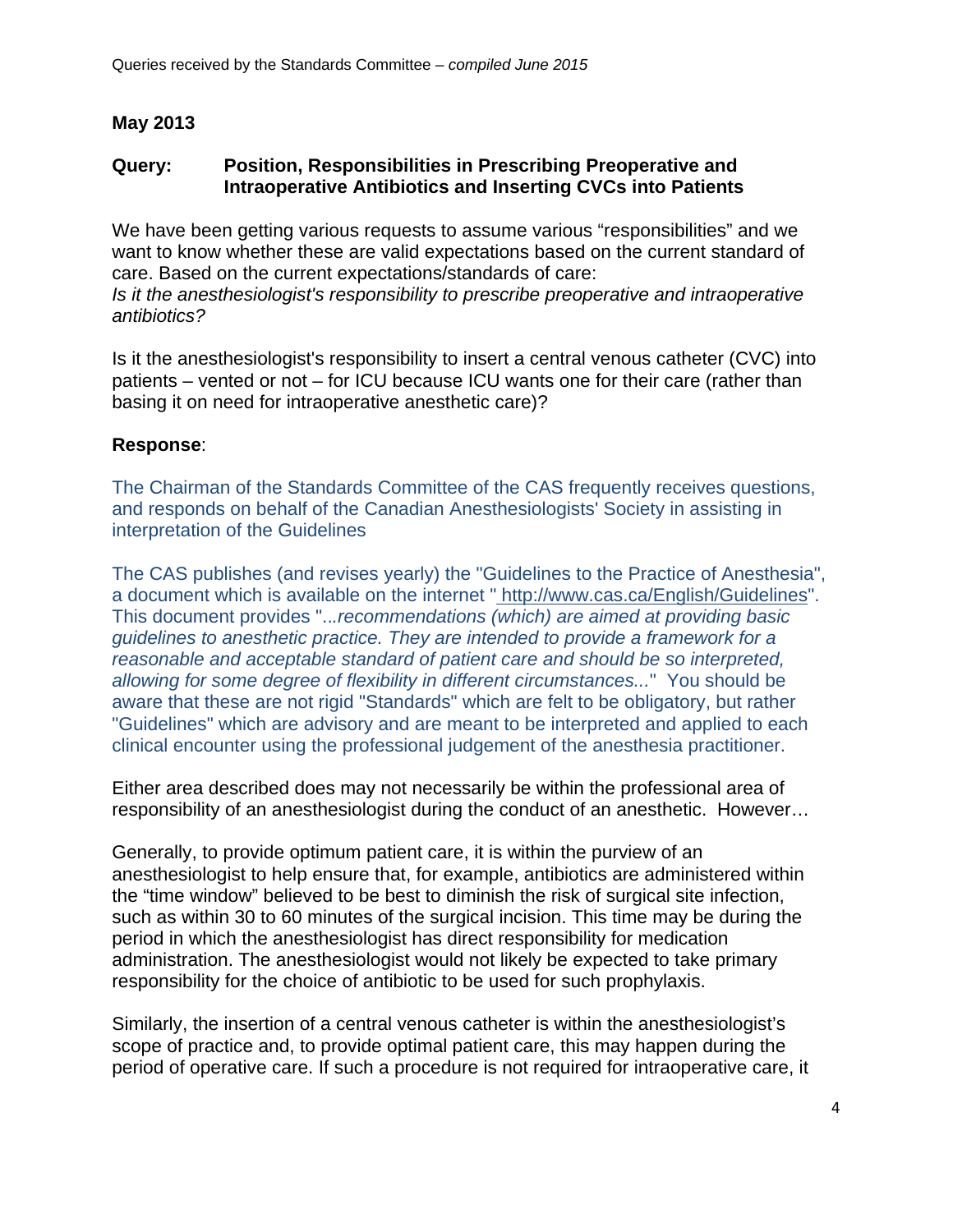may be inserted in the OR as a matter of professional courtesy to facilitate care of the patient and perhaps following direct physician-to-physician communication on the need for that care but likely not expected to be necessarily a "responsibility" of the attending anesthesiologist. The fee paid for ICU care specifically includes the insertion of appropriate monitoring catheters.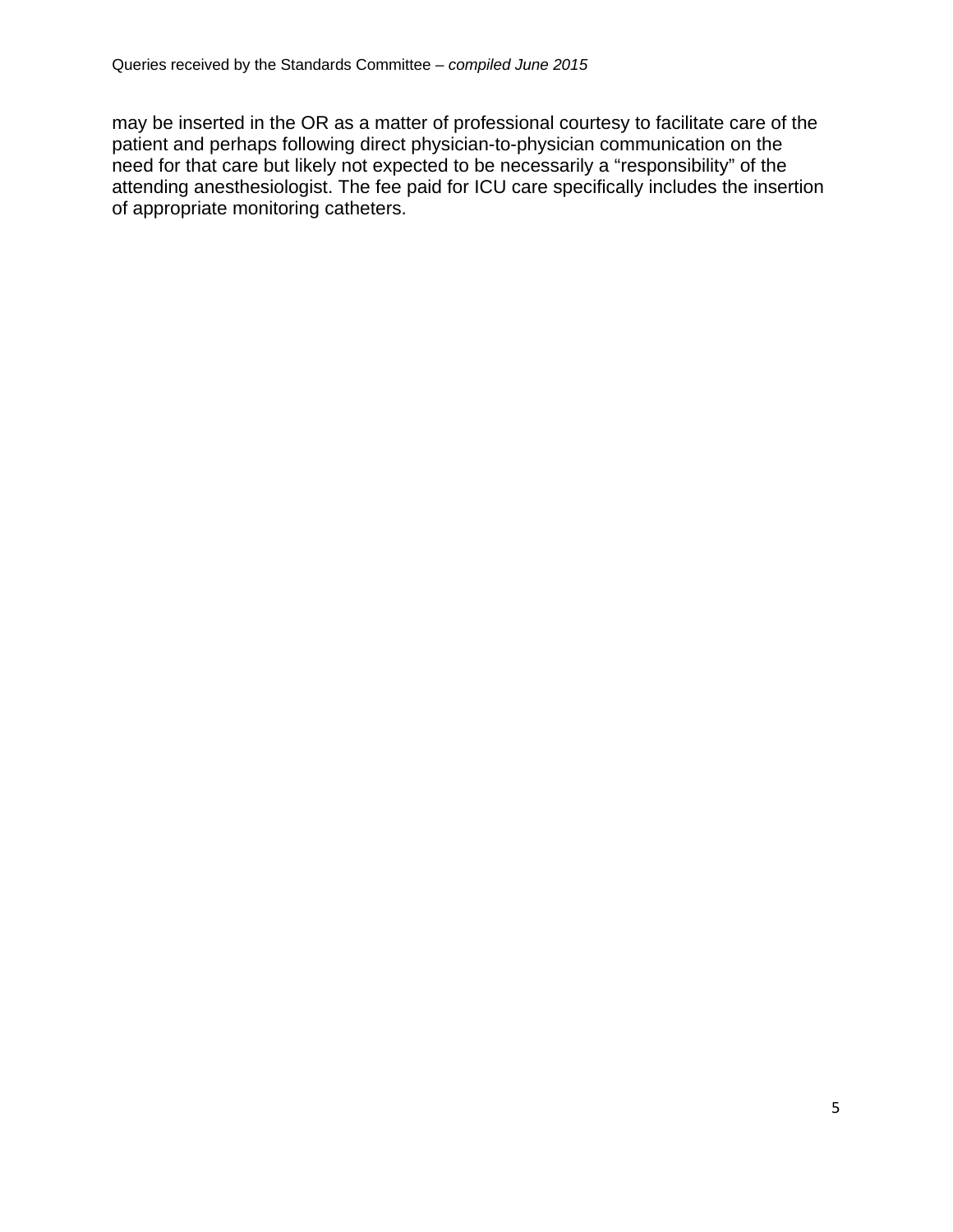# **October 2012**

# **Query: Baby-Friendly Hospital Initiative**

The World Health Organization (WHO) and UNICEF have a Baby-Friendly Hospital Initiative in an effort to increase breastfeed rates. A component of this is immediate and prolonged skin-to-skin contact between mother and infant: "skin-to-skin contact with them immediately or within five minutes after birth, and that contact continue without separation for an hour or more, unless there are medically justifiable reasons. (Note: It is preferable that babies be left even longer than an hour, if feasible, as they may take longer than 60 minutes to breastfeed)."

There is nothing in the UNICEF or WHO documents regarding what resources are expected to achieve this. Through the grapevine, we hear that our hospital is considering implementing this program and that the anesthesiologist will be responsible for the surveillance and monitoring of the newborn, which will be on the mother's chest during the operation. As a department, we are concerned that this puts us in conflict with "'the anesthesiologist's primary responsibility is to the patient receiving care" as we will be expected to be responsible both for our patient who is undergoing a surgical intervention and also the newborn.

Does the CAS have an opinion on this matter?

Have there been claims against anesthesiologists who are undertaking the care of two patients simultaneously?

Have there been issues with the Baby-Friendly Hospital Initiative and cesarean deliveries in other provinces or countries?

#### **Response**

The Chairman of the Standards Committee of the CAS frequently receives questions, and responds on behalf of the Canadian Anesthesiologists' Society in assisting in interpretation of the Guidelines

The CAS publishes (and revises yearly) the "Guidelines to the Practice of Anesthesia", a document which is available on the internet " http://www.cas.ca/English/Guidelines". This document provides "..*.recommendations (which) are aimed at providing basic guidelines to anesthetic practice. They are intended to provide a framework for a reasonable and acceptable standard of patient care and should be so interpreted, allowing for some degree of flexibility in different circumstances...*" You should be aware that these are not rigid "Standards" which are felt to be obligatory, but rather "Guidelines" which are advisory and are meant to be interpreted and applied to each clinical encounter using the professional judgement of the anesthesia practitioner.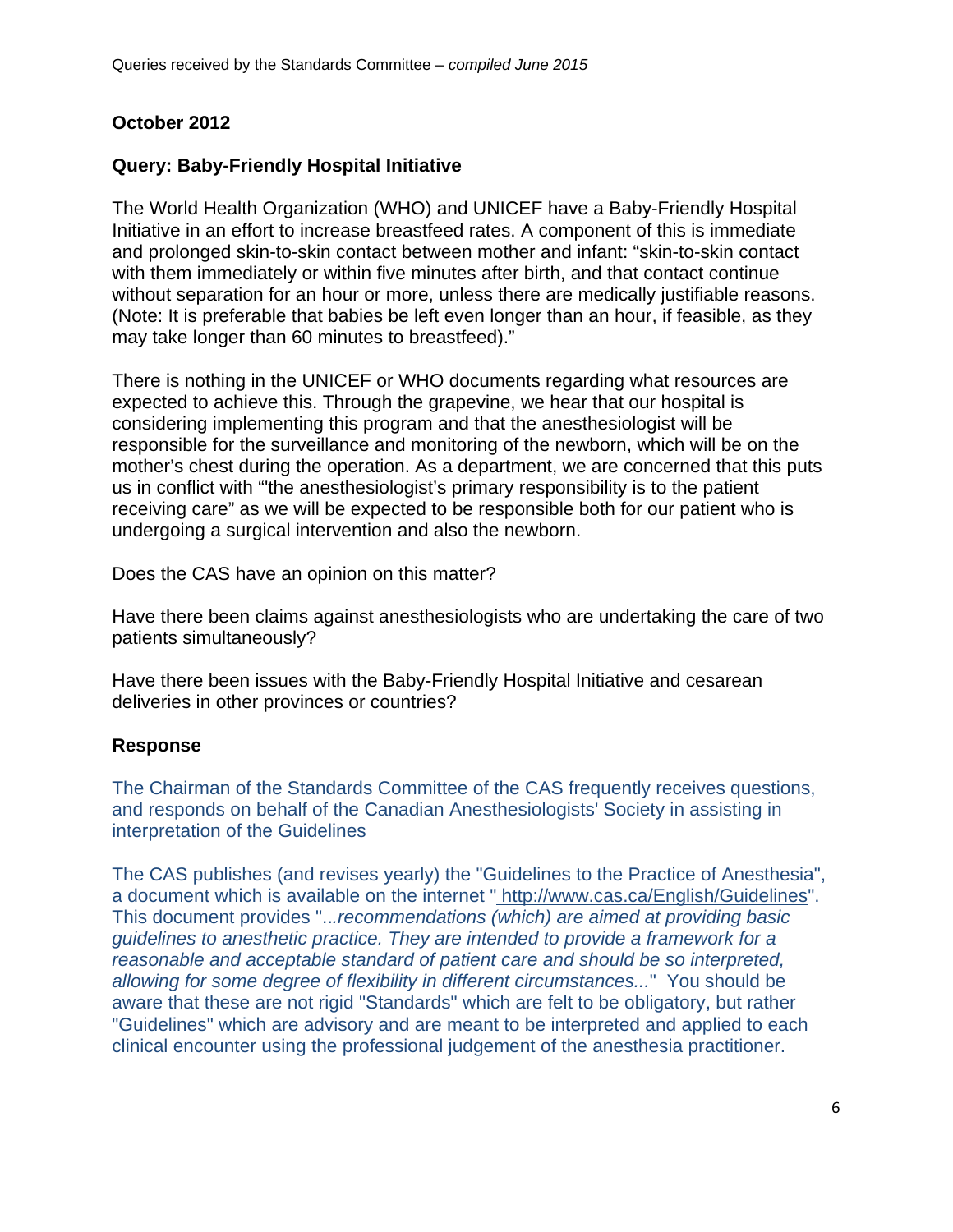Our Guidelines state: "The anesthesiologist's primary responsibility is to the patient receiving care" and "When an anesthesiologist is providing anesthetic care for an obstetric delivery, a second appropriately trained person should be available to provide neonatal resuscitation." (This is on the  $6<sup>th</sup>$  page of the document in the section entitled "The Anesthetic Period"). The intent of these passages is to define the mother as the patient whose care is under the direction of the anesthesiologist, and the newborn as a separate "patient" whose care is under the direction of another health care provider for the duration of the procedure. Today, this would generally be a pediatrician or other physician attending the caesarean section, and would remain responsible for the care of the baby throughout the procedure.

CAS cannot comment on the merits of the Baby-Friendly Hospital Initiative and has no specific objection to initiating skin contact in the operating theater. In this circumstance, the anesthesiologist would not take over responsibility for the care of the baby, and expectation is that the baby would be removed to a safer environment should there be any concern by the anesthesiologist with respect to necessities of maternal care. This would be a "not infrequent" event, as maternal events requiring specific intervention are not uncommon during caesarean section. It is not expected that any objection from other caregivers would be raised in removing the baby if necessary, as clearly the overall wellness and safety of the baby would be paramount to the infant care provider as well. Quite clearly, these situations must be carefully considered and clarified during the discussions leading up to the establishment of such a program (i.e., before the program is established and not during a problem).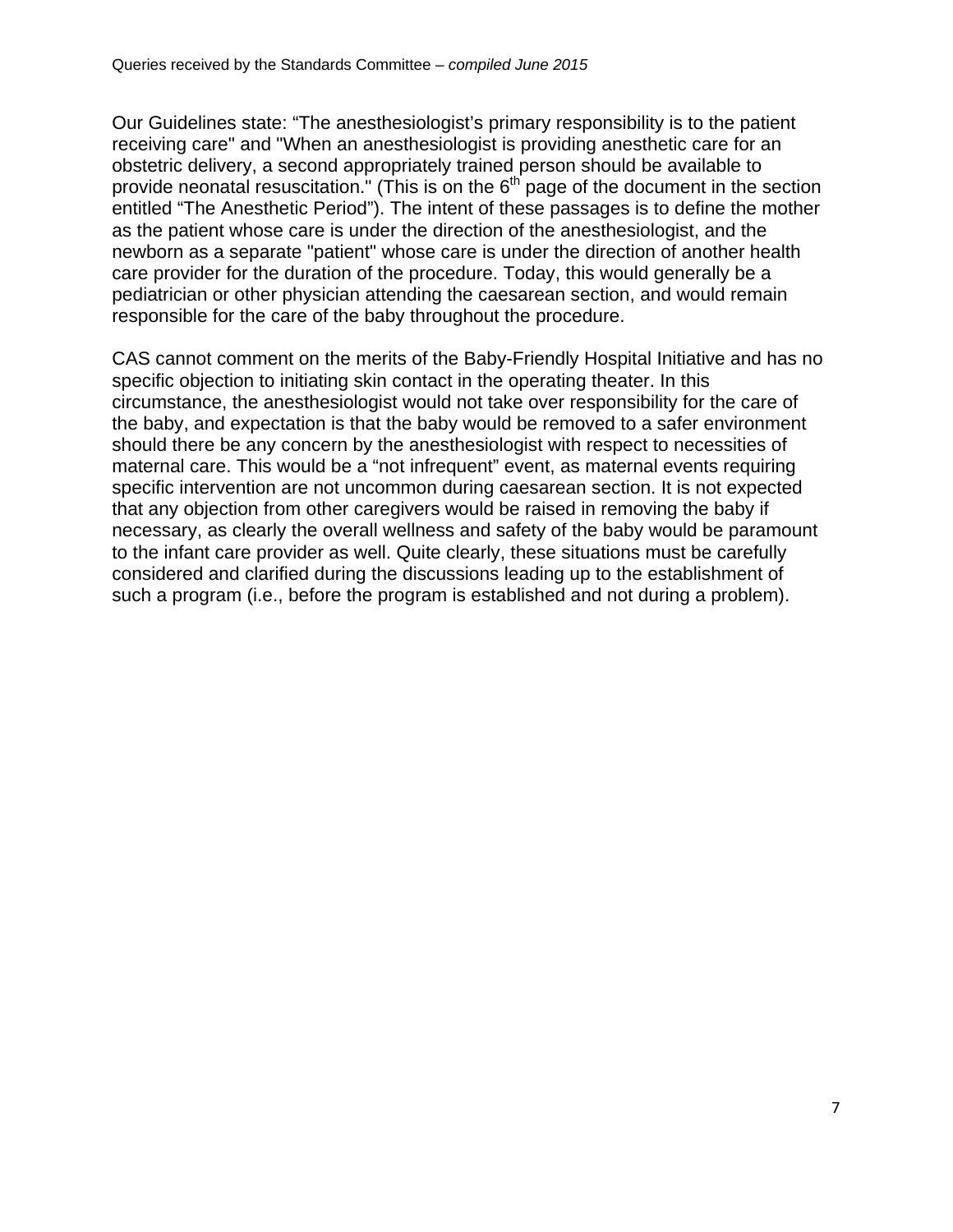# **February 2013**

# **Query: Change to Procedural Sedation Guidelines**

We would like CAS to make changes to the guidelines for procedural sedation to say that fasting before minimal sedation in healthy patients has not been shown to decrease aspiration or to improve safety and therefore is unnecessary. Our patients are all pregnant and many have pregnancy-induced nausea made worse by fasting. The College of Physicians and Surgeons of British Columbia requires fasting prior to the procedures because of the CAS guidelines.

[Note: accompanying the query was a published paper about avoiding fasting before procedural sedation]

## **Response**

The Chairman of the Standards Committee of the CAS frequently receives questions, and responds on behalf of the Canadian Anesthesiologists' Society in assisting in interpretation of the Guidelines

The CAS publishes (and revises yearly) the "Guidelines to the Practice of Anesthesia", a document which is available on the internet " http://www.cas.ca/English/Guidelines". This document provides "..*.recommendations (which) are aimed at providing basic guidelines to anesthetic practice. They are intended to provide a framework for a reasonable and acceptable standard of patient care and should be so interpreted, allowing for some degree of flexibility in different circumstances...*" You should be aware that these are not rigid "Standards" which are felt to be obligatory, but rather "Guidelines" which are advisory and are meant to be interpreted and applied to each clinical encounter using the professional judgement of the anesthesia practitioner.

The question is believed to be specifically answered by wording within the document entitled "Appendix 6: Position Paper on Procedural Sedation: An Official Position Paper of the Canadian Anesthesiologists' Society". In this document, CAS states: "The precise requirements for pre-procedural fasting are evolving. In general, patients provided with more profound levels of sedation (RSS 5-6) should fast in accordance with general CAS standards, namely, no lipids or solids for six hours and no clear fluids for two hours. More liberal guidelines may be appropriate for lighter levels of sedation (RSS1-4), but they should be individualized in view of the patients' comorbidities...."

The situation described as minimal sedation in healthy patients would be considered as one which is quite reasonably appropriate for individualized management with "more liberal" standards than the six/two "rule" noted above. CAS would consider that a "light breakfast" prior to the procedure in most – probably all – patients would indeed be a reasonable management plan. This is a model followed by many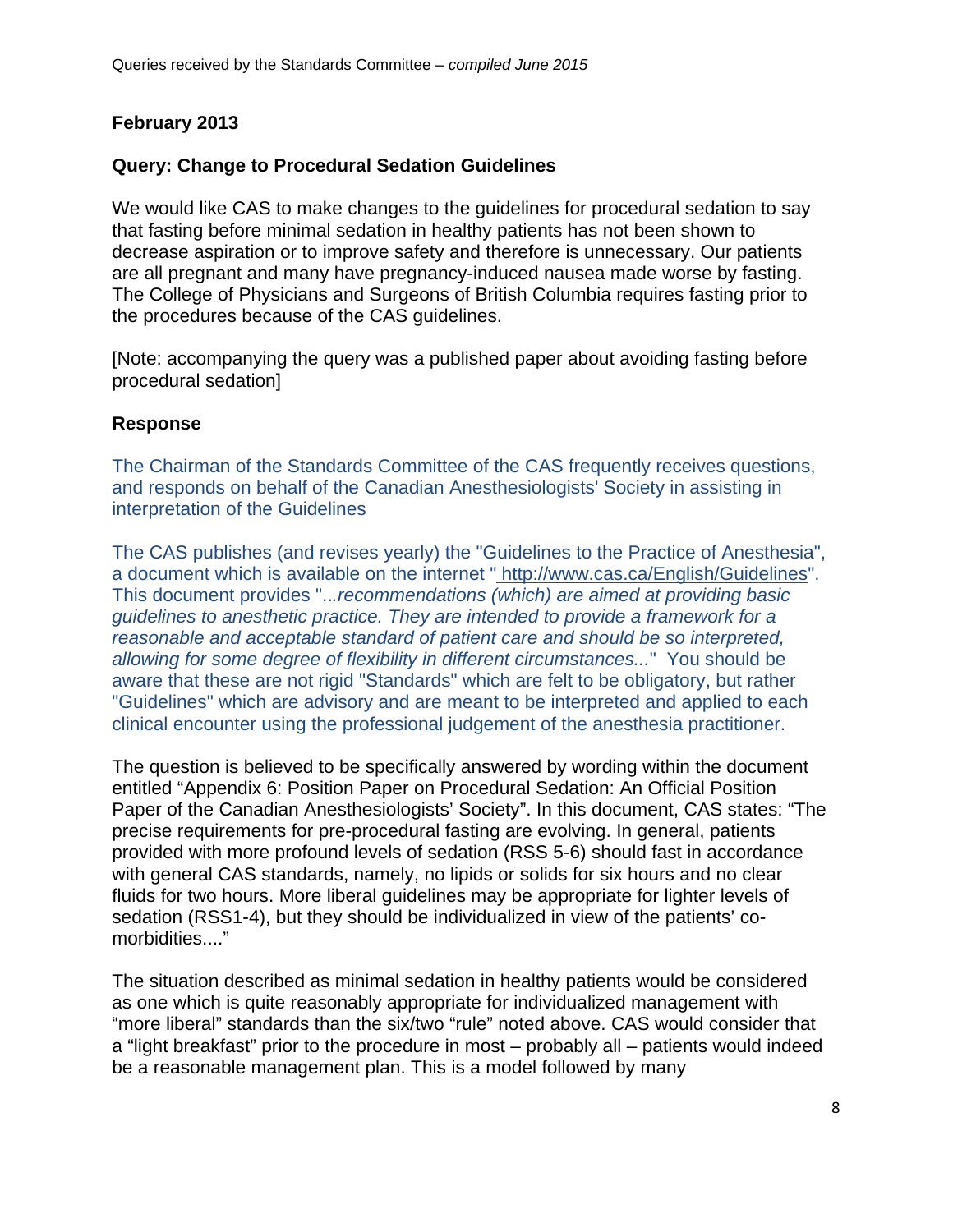anesthesiologists in other clinical situations such as cataract surgery.

It is likely that the College of Physicians and Surgeons of British Columbia is misinterpreting the guidelines as published and this could be discussed with them if it would be helpful.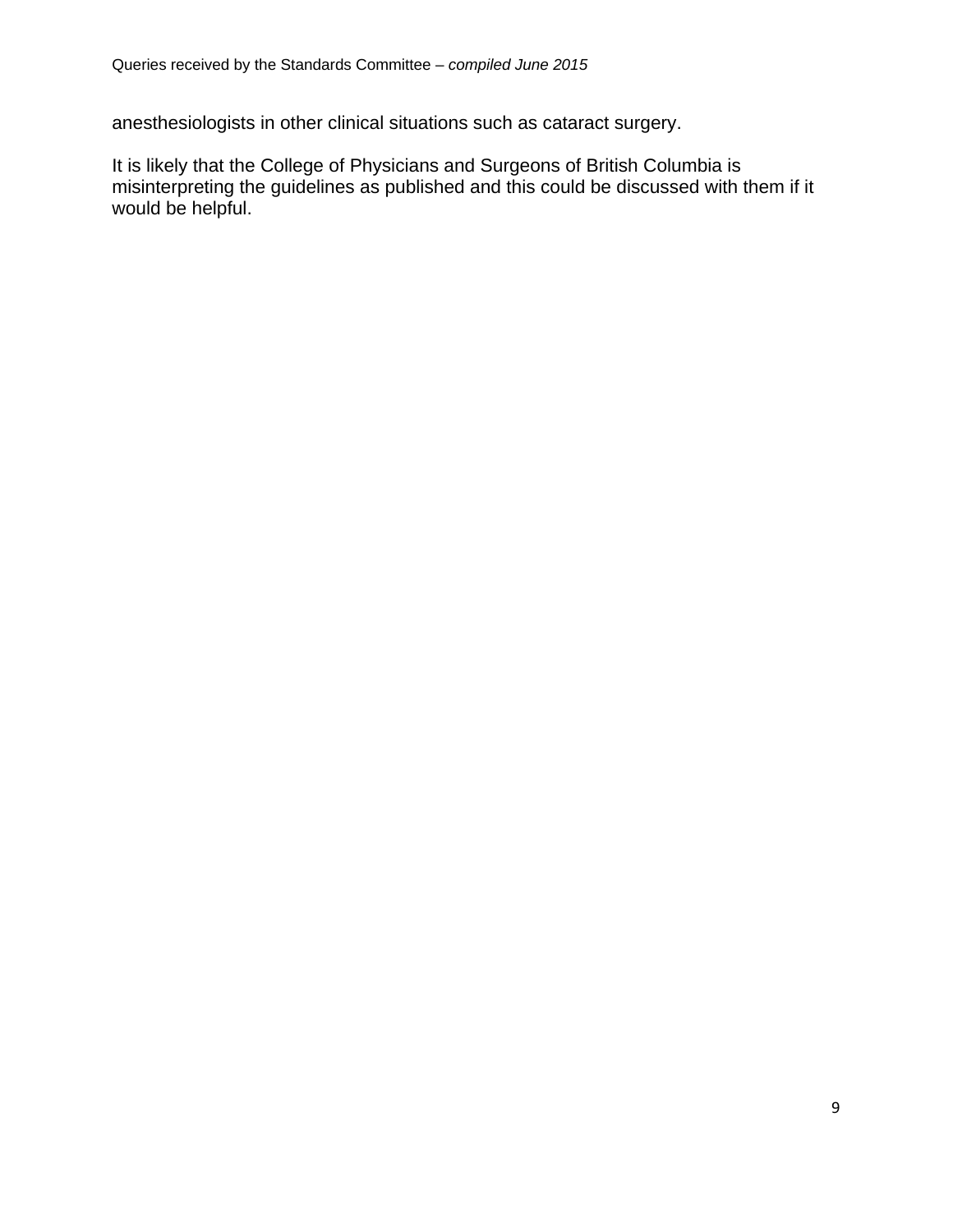## **June 2009**

# **Query: Verbal Consent for Labour Analgesia**

Our hospital has been obtaining verbal consent for labour epidurals (in addition to the written general hospital admission consent from the obstetricians). This has been the standard in our hospital, as well as all the other hospitals where I have worked, and our hospital is now preparing for accreditation. The Accreditation Committee enquired about the need (or not) for written consent for labour epidurals and if there are written guidelines to that effect. CAS guidelines for provision of obstetric anesthesia on the website states: "Informed consent should be obtained and documented in the medical record." Please clarify if indeed verbal consent is appropriate for labour analgesia.

#### **Response**

The Chairman of the Standards Committee of the CAS frequently receives questions, and responds on behalf of the Canadian Anesthesiologists' Society in assisting in interpretation of the Guidelines

The CAS publishes (and revises yearly) the "Guidelines to the Practice of Anesthesia", a document which is available on the internet " http://www.cas.ca/English/Guidelines". This document provides "..*.recommendations (which) are aimed at providing basic guidelines to anesthetic practice. They are intended to provide a framework for a reasonable and acceptable standard of patient care and should be so interpreted, allowing for some degree of flexibility in different circumstances...*" You should be aware that these are not rigid "Standards" which are felt to be obligatory, but rather "Guidelines" which are advisory and are meant to be interpreted and applied to each clinical encounter using the professional judgement of the anesthesia practitioner.

The obtaining of "informed consent" for any part of anesthesia care is not viewed to be an option. Obstetric regional anesthesia is, in this regard, identical to any regional anesthesia or any other anesthesia. Informed consent must be obtained and this must be documented. Beyond that, the Guidelines are not specific and it is expected that professional judgement will define exactly what the actions should be.

As a next step, there is information on the Canadian Medical Protective Association (CMPA) website and CMPA could be consulted in this regard, from a legal point of view. Two quotes from the web version of their "'Consent" booklet follow:

In the shorter Oxford dictionary, consent is defined as "the voluntary agreement to or acquiescence in what another person proposes or desires; agreement as to a course of action."

Consideration of a consent form to be signed by the patient should not obscure the important fact that the form itself is not the "consent." The explanation given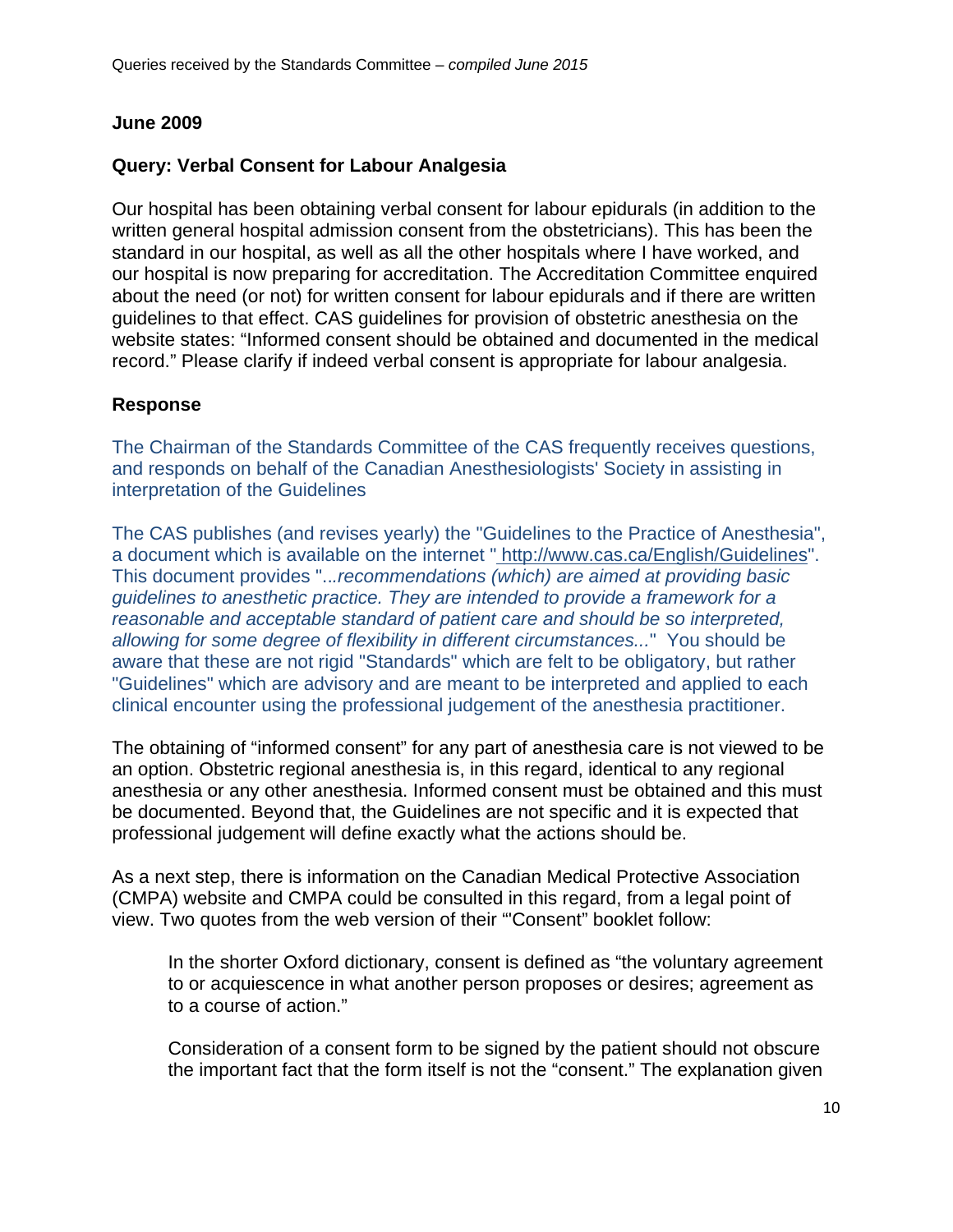by the physician, the dialogue between physician and patient about the proposed treatment, is the all important element of the consent process. The form is simply evidentiary, written confirmation that explanations were given and the patient agreed to what was proposed. A signed consent form will be of relatively little value later if the patient can convince a court the explanations were inadequate or, worse, were not given at all.

Apart from providing evidence that a patient consented to proposed treatment, there is another important reason for having consent forms signed. In many Canadian jurisdictions it has become a legal requirement that such a document must be completed before any surgical procedure is undertaken in a hospital. https://www.cmpa-

acpm.ca/cmpapd04/docs/resource\_files/ml\_guides/consent\_guide /com\_cg\_consentforms-e.cfm

We consider that a written form for consent for anesthesia interventions is not required (unless the province requires it) and is not necessary or necessarily helpful. Some hospitals have a general consent for all hospital interactions and this would likely meet the general requirements for written consent unless anesthesia is mentioned specifically in the provincial requirements. Discussions in the past have indicated that some individuals feel that the consent form for surgery includes the consent for anesthesia. However, the consent obtained from the patient must be clearly documented in the record, perhaps on the anesthesia pre-procedural assessment form.

From an accreditation point of view, this may fall upon the Chief of Anesthesia to ensure that the appropriate consent is obtained or more properly **documented** as part of his/her responsibilities to ensure that records are kept.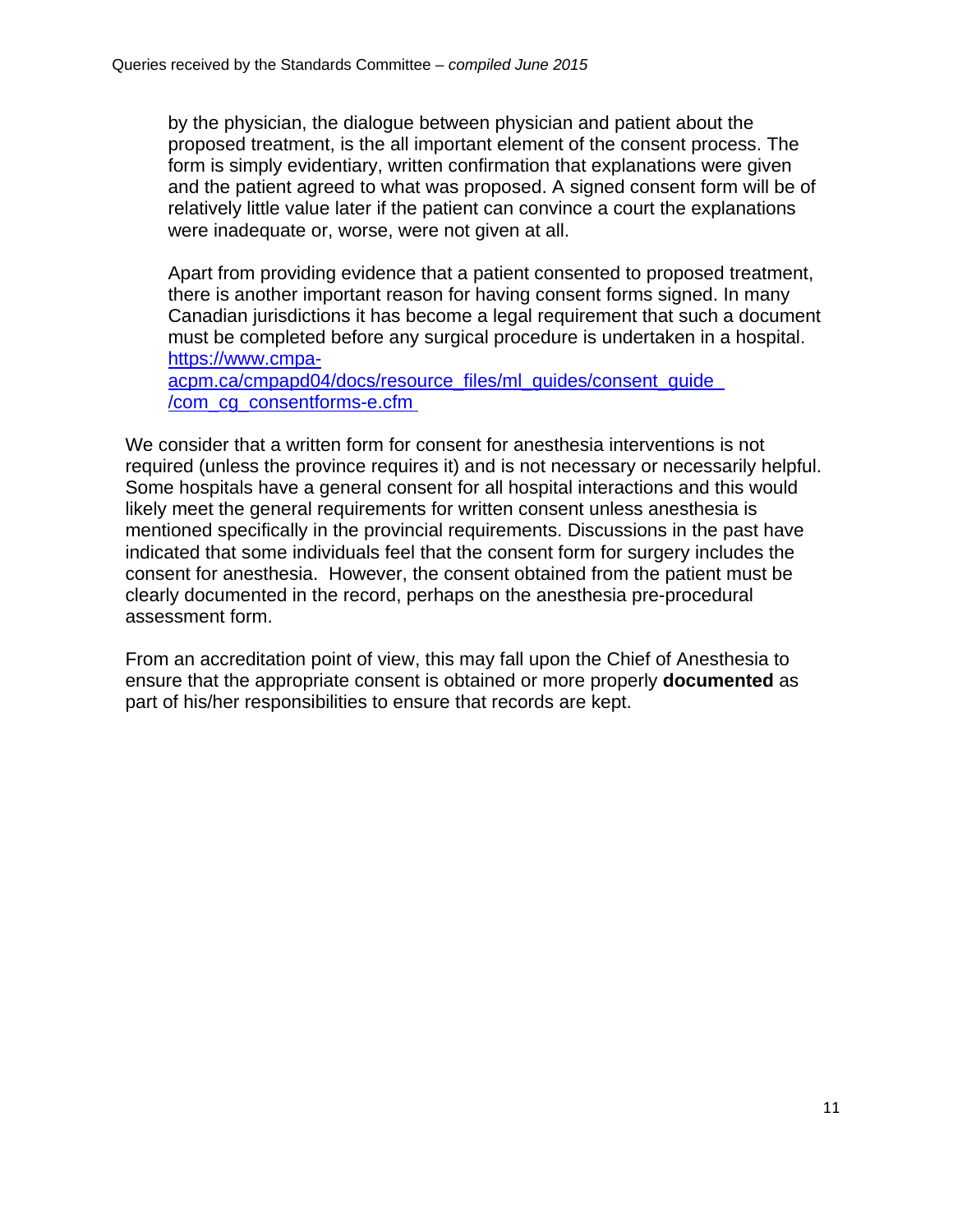# **April 2013**

# **Query: Monitoring for Anesthetic Gas Leaks and Wastage**

Are there any set standards as to the frequency of monitoring of ORs and other critical areas for anaesthetic gas leaks and wastage, as well as the frequency of surveying waste anaesthetic gas levels in all areas involved?

# **Response**

The Chairman of the Standards Committee of the CAS frequently receives questions, and responds on behalf of the Canadian Anesthesiologists' Society in assisting in interpretation of the Guidelines

The CAS publishes (and revises yearly) the "Guidelines to the Practice of Anesthesia", a document which is available on the internet " http://www.cas.ca/English/Guidelines". This document provides "..*.recommendations (which) are aimed at providing basic guidelines to anesthetic practice. They are intended to provide a framework for a reasonable and acceptable standard of patient care and should be so interpreted, allowing for some degree of flexibility in different circumstances...*" You should be aware that these are not rigid "Standards" which are felt to be obligatory, but rather "Guidelines" which are advisory and are meant to be interpreted and applied to each clinical encounter using the professional judgement of the anesthesia practitioner.

Occupational exposure to inhalation of anesthetic gases should be minimized, as it may lead to adverse health effects for the personnel exposed. Checking for anesthetic gas leaks is an important audit function in operating rooms, and is generally undertaken by biomedical engineering departments within institutions. The regulation of this is likely described by standards promulgated by the Canadian Standards Association (CSA) and the International Standards Association. There is a series, including, for example, "CAN/CSA-Z7396.2-02 (R2007) Medical Gas Pipeline Systems — Part 2: Anaesthetic Gas Scavenging Disposal Systems".

The CAS Guidelines specify that institutions should be in compliance with the various CSA standards, without specifying the details of each standard. The definitive source for your query is, therefore, the Canadian Standards Association.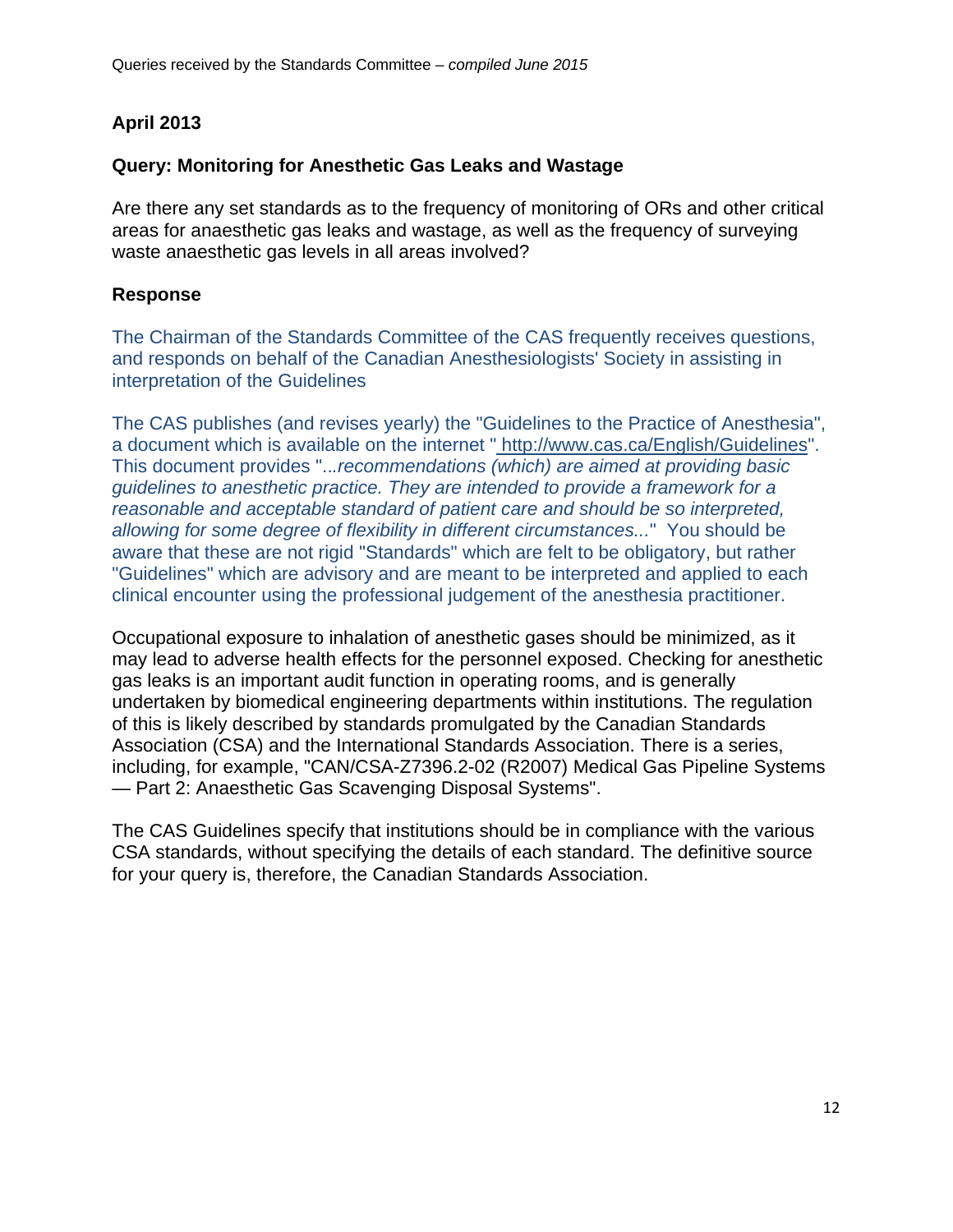# **February 2010**

# **Query: Handing Over the Case to "On Call" Colleague**

I have been asked to comment on the following scenarios by our hospital's administration and would appreciate an opinion on my suggestions. We are three anesthesiologists working in an 80-bed hospital with three operating rooms.

Anesthesiologist A: on call for 24 hours for Monday and on routine list for Room 1 on Monday morning.

Anesthesiologist B: on routine list for Room 2 and was post call and on call from Friday, Saturday and Sunday. They were busy during these three days but not busy on Sunday night.

Anesthesiologist C: on routine list for Room 3 on calls done from home and carries the pager to cover the calls.

Scenario: Anesthesiologist C finished his/her room at 15:30 and left. Anesthesiologist A (on call) finished his/her room at 14:00. Anesthesiologist B (post-call) was busy until 15:00 and, although supposed to be finished by that time, unfortunately there were some surgical complications and the case was delayed. Patient was stable hemodynamically and anesthesia-wise. Anesthesiologist B was tired as he/she was post-call and requested on call Anesthesiologist A to take over the case or to give him/her break.

On call Anesthesiologist refused to take over the case, mentioning that the case had surgical complication without reviewing the condition of the case. Anesthesiologist B informed the Chief of the department (who is not an anesthesiologist). He/she informed that, in being tired, it was difficult for them to continue care of the patient ("Please make some arrangements, as the On Call Anesthesiologist refused to help me.")

*Comments and questions:* 

- On call anesthesiologist should have reviewed the case before refusing his/her colleague.
- Anesthesiologist A should have at least offered a break to Anesthesiologist B. There was only one surgery going on.
- Anesthesiologist B is tired so that is not safe for the patient.
- There was no other anesthesiologist available during that time of the day.
- Anesthesiologist A has the right to refuse to continue the case but could have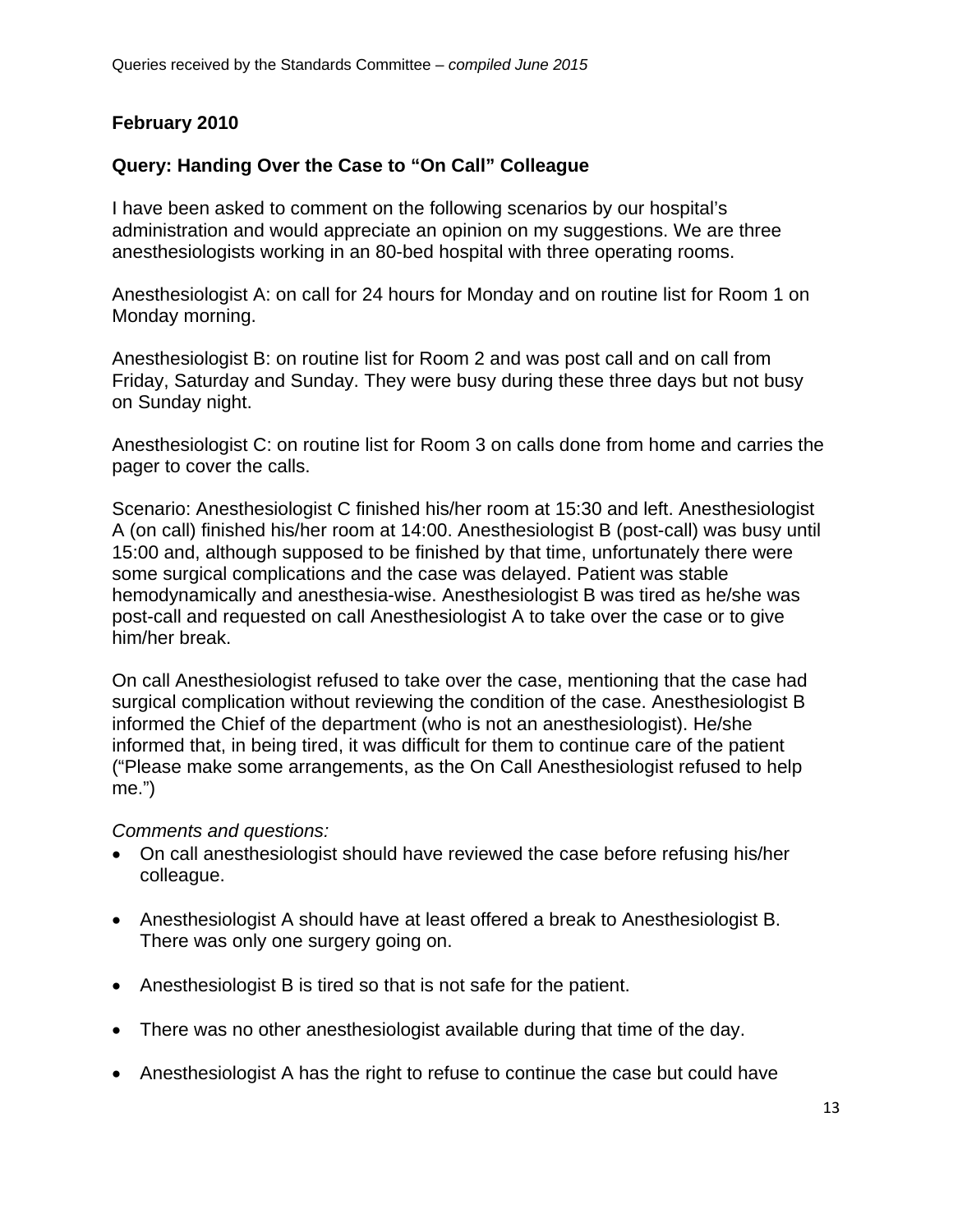given a decent break to the tired anesthesiologist so that he/she could finish the case.

 Anesthesiologist A was also relieved by the on call anesthesiologist in the past. It means a group transfer of the patient care responsibilities among themselves from time to time.

What is your opinion on this scenario? Are there working guidelines for anesthesiologists?

#### **Response**

The Chairman of the Standards Committee of the CAS frequently receives questions, and responds on behalf of the Canadian Anesthesiologists' Society in assisting in interpretation of the Guidelines

The CAS publishes (and revises yearly) the "Guidelines to the Practice of Anesthesia", a document which is available on the internet " http://www.cas.ca/English/Guidelines". This document provides "..*.recommendations (which) are aimed at providing basic guidelines to anesthetic practice. They are intended to provide a framework for a reasonable and acceptable standard of patient care and should be so interpreted, allowing for some degree of flexibility in different circumstances...*" You should be aware that these are not rigid "Standards" which are felt to be obligatory, but rather "Guidelines" which are advisory and are meant to be interpreted and applied to each clinical encounter using the professional judgement of the anesthesia practitioner.

In consideration of the situation described, there are no specific guidelines that address the issues and so the questions are answered obliquely. Two issues are really being described:

- The issue of physician fatigue. The Standards Committee recently discussed this (as have other groups) and has defined that Anesthesia Departments do need to establish protocols to deal with physician "fitness" in its broadest sense, including fatigue and health issues. It is clear that physician fatigue can be a problem in the optimal provision of safe patient care. However, to come up with a simple guideline is a problem because of the multiple situations encountered in Canada: very small departments such as yours versus the very large city departments with quite different problems and solutions for which no single solution has been crafted for a guideline.
- The relationship between members of the department. This is not addressed in the Guidelines but is, in any case, more an ethical question than a standards question. It seems obvious that if one colleague requests help from another that the latter would offer help, particularly in the setting of an issue impacting patient safety. However, there may well be circumstances in these scenarios that have not been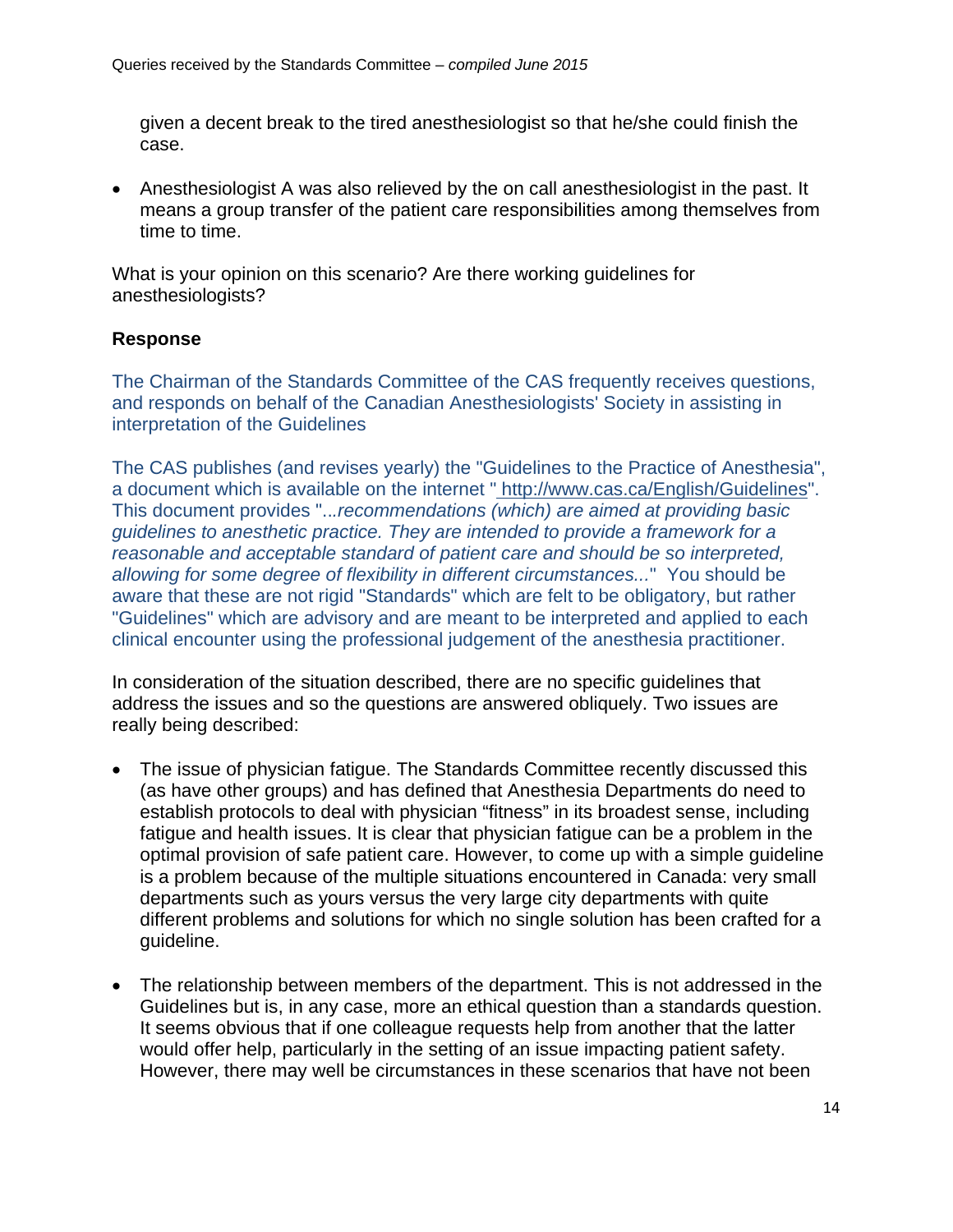described and which complicate the situation such that a simple criticism of Anesthesiologist A is incomplete.

The Guidelines state that among the responsibilities of the Chief of Anesthesia is "...to ensure that written policies with respect to the practice of anesthesia are established and enforced..." Inasmuch as the clear description of a situation of physician fatigue and "handing over of responsibilities", the department must get together and establish a management plan for this situation, should it arise again, then the Chief will have a direction which he/she can use to assist in managing the conflict.

In passing, while you have not asked this as a question, the Guidelines state that "... The chief of the department should be a physician who has obtained certification or appropriate training in anesthesia. This individual should be appointed in the same manner as other chiefs of clinical departments and should be a member of the senior medical administrative bodies for the facility." The Chief is not described as an anesthesiologist. Not knowing how this situation has arisen, there may be many good reasons, but perhaps this situation doesn't contribute to the apparent inability to resolve the situation internally.

Lastly, perhaps the department is a little understaffed in trying to run three operating rooms and an anesthesia call system with only three anesthesiologists. Would not recruiting another anesthesiologist assist in managing some of these problems?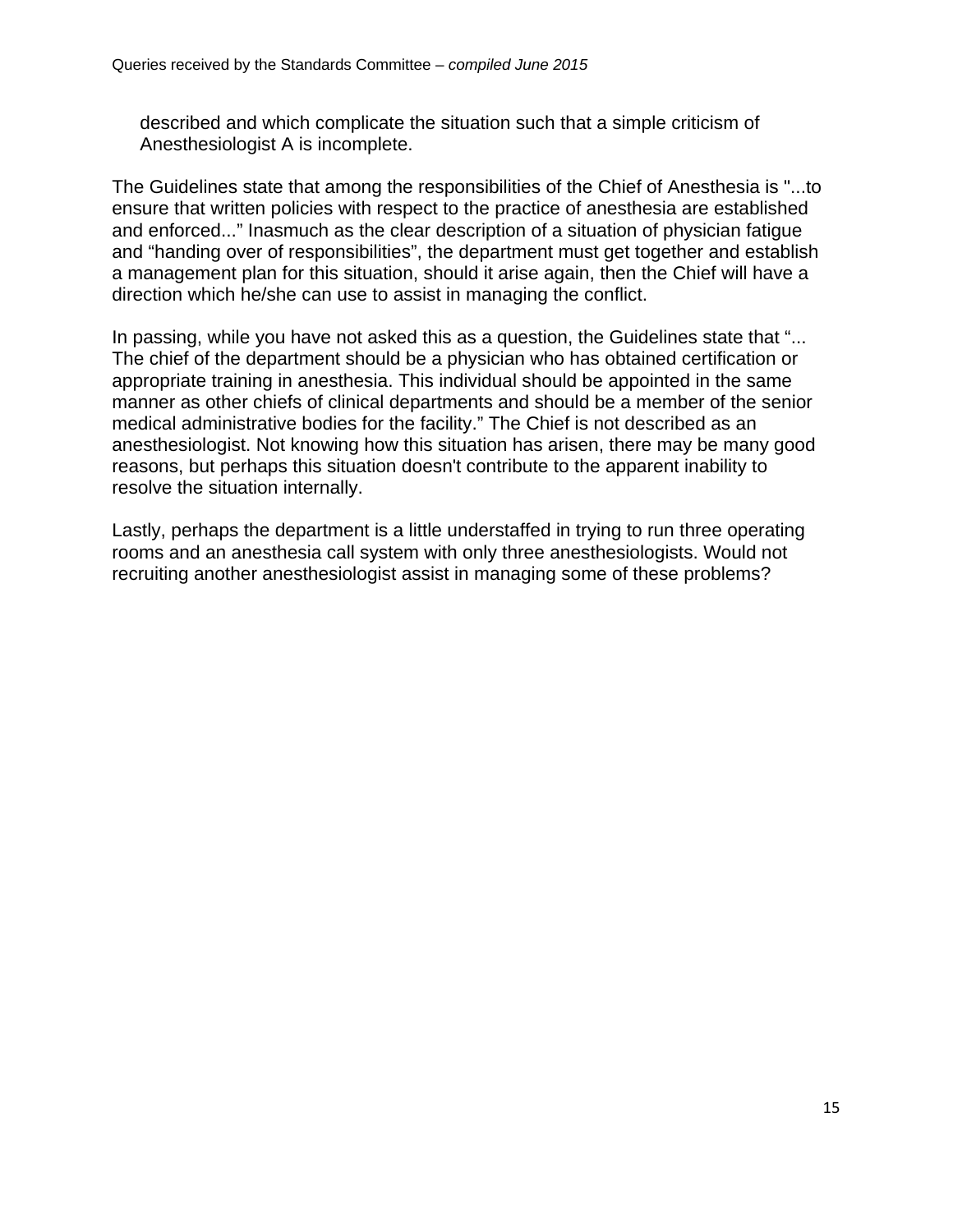## **July 2012**

# **Query: Standards/Minimum Competency in Anesthesia**

My department is interested in looking for criteria/data to define minimum clinical competency in the practice of anesthesia after certification. This is particularly with reference to anesthesiologists who do not provide regular daily anesthetic care as a result of having different scopes of practices such as critical care, pain management and/or general practitioner anesthesiologists. What would constitute minimum hours of anesthesia practice per certain period (week/month) to meet minimum clinical competency in the field?

#### **Response**

The Chairman of the Standards Committee of the CAS frequently receives questions, and responds on behalf of the Canadian Anesthesiologists' Society in assisting in interpretation of the Guidelines

The CAS publishes (and revises yearly) the "Guidelines to the Practice of Anesthesia", a document which is available on the internet " http://www.cas.ca/English/Guidelines". This document provides "..*.recommendations (which) are aimed at providing basic guidelines to anesthetic practice. They are intended to provide a framework for a reasonable and acceptable standard of patient care and should be so interpreted, allowing for some degree of flexibility in different circumstances...*" You should be aware that these are not rigid "Standards" which are felt to be obligatory, but rather "Guidelines" which are advisory and are meant to be interpreted and applied to each clinical encounter using the professional judgement of the anesthesia practitioner.

This is a very complicated question and one which is not addressed specifically by the CAS Guidelines save for the comment that the Chief of Anesthesia is responsible "to evaluate the qualifications and abilities of the physicians providing anesthetic care and other health professionals providing ancillary care – this includes (but is not restricted to) the recommendations of clinical privileges for physicians with anesthetic responsibilities and annual review of these privileges" and "to monitor systematically the quality of anesthetic care provided throughout the health care facility – this should include chart reviews and internal audits or more detailed reviews when indicated."

These statements, which were defined some years ago, do not provide specific tools or advice to accomplish them. However, what is described is a series of clinical and non-clinical skills which a physician should have to be given "Privileges in Anesthesia", which the Chief should assess in determining whether the practitioner in question possesses and uses those skills clinically to determine whether they should continue to practice, or perhaps undergo independent assessment. In a small department, such an assessment may be difficult, and it may be appropriate to ask for assistance from other resources available within or outside of the hospital.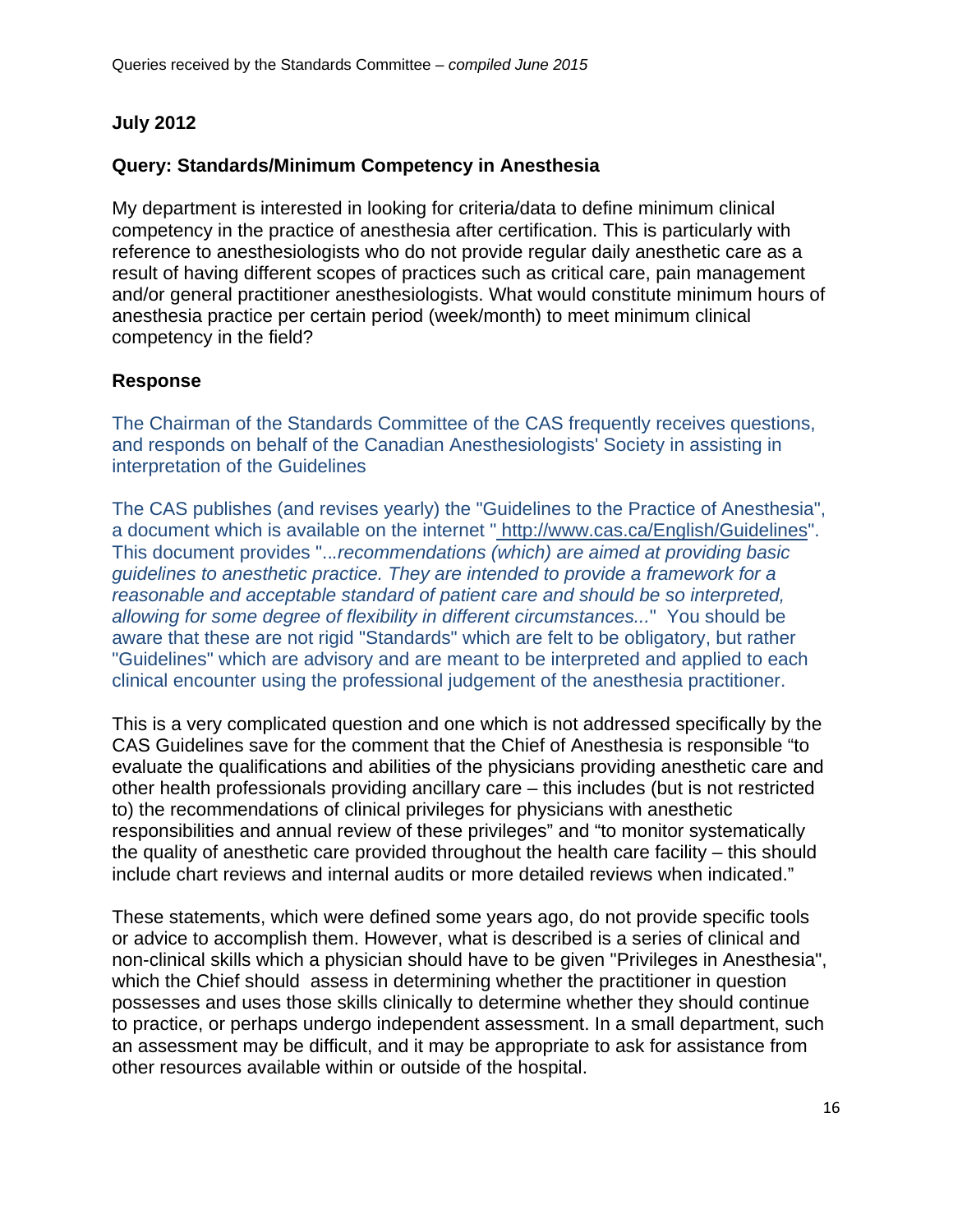If there is an accepted definition of "minimum hours of anesthesia practice", it could usefully substitute for such a detailed examination. In this context, the CAS is neither an educational, accrediting or regulatory organization and, for those functions, one must look to the Royal College of Physicians and Surgeons or the provincial licensing colleges for guidance.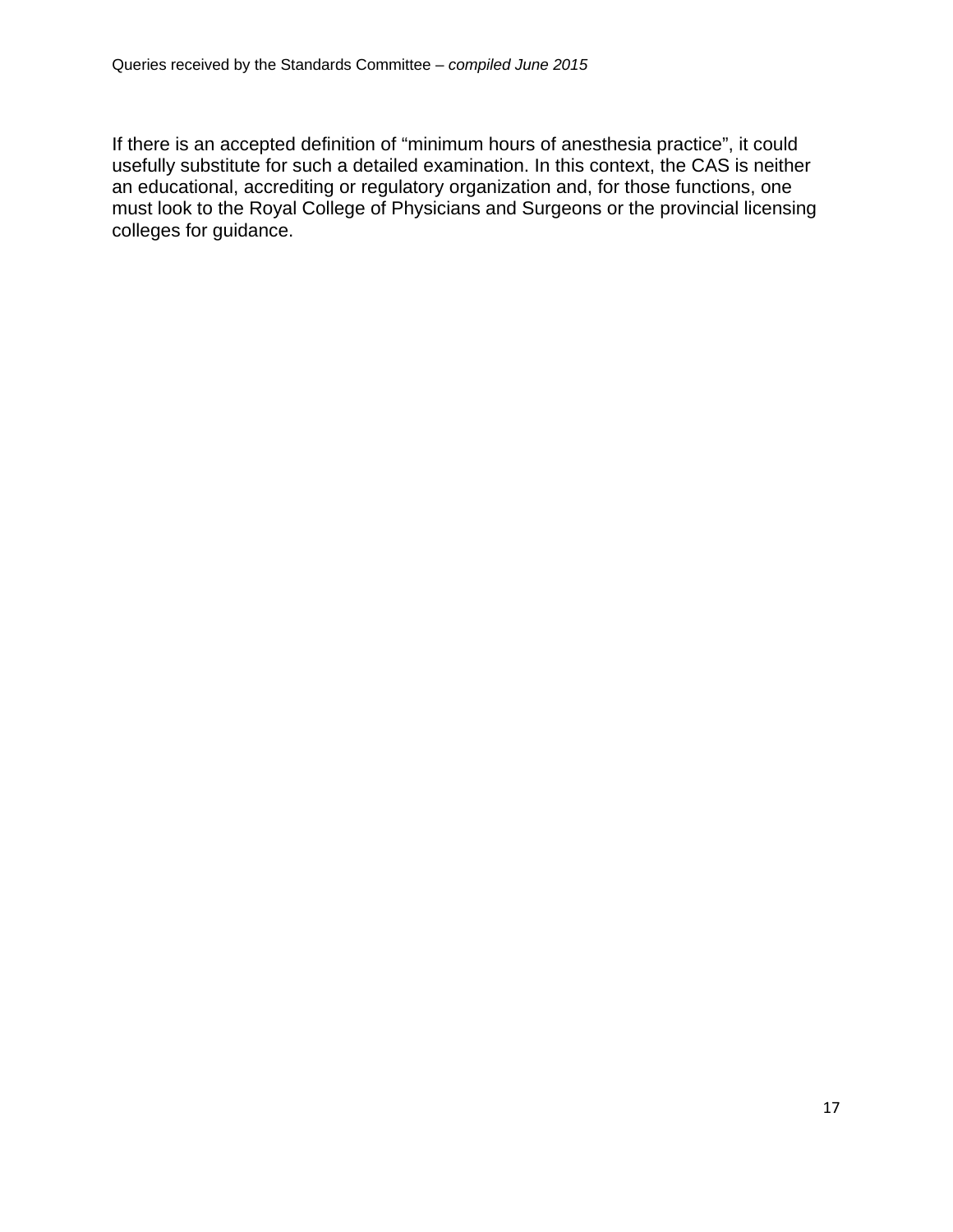# **April 2012**

## **Query: Neuraxial Opioid Care Guidelines**

I work at the small northern hospital and am working on revising our current Epidural Protocol. I am trying to find some current information regarding the monitoring of patients following the administration for Epimorphine and Epifentanyl.

## **Response**

The Chairman of the Standards Committee of the CAS frequently receives questions, and responds on behalf of the Canadian Anesthesiologists' Society in assisting in interpretation of the Guidelines

The CAS publishes (and revises yearly) the "Guidelines to the Practice of Anesthesia", a document which is available on the internet " http://www.cas.ca/English/Guidelines". This document provides "..*.recommendations (which) are aimed at providing basic guidelines to anesthetic practice. They are intended to provide a framework for a reasonable and acceptable standard of patient care and should be so interpreted, allowing for some degree of flexibility in different circumstances...*" You should be aware that these are not rigid "Standards" which are felt to be obligatory, but rather "Guidelines" which are advisory and are meant to be interpreted and applied to each clinical encounter using the professional judgement of the anesthesia practitioner.

In common with many aspects of care, there are no good evidence-based rules to prescribe for neuraxial opioid monitoring, and because of this CAS has not made specific prescriptions in its Guidelines, with the understanding that local clinician anesthesiologists are best placed to interpret their own practice and setting and determine appropriate care guidelines for their institutions. Having said that, there are a number of resources available to clinicians, providing models, including those provided by the American Society of Regional Anesthesia and the American Society of Anesthesiologists. Refer to Appendix 4 on the CAS website.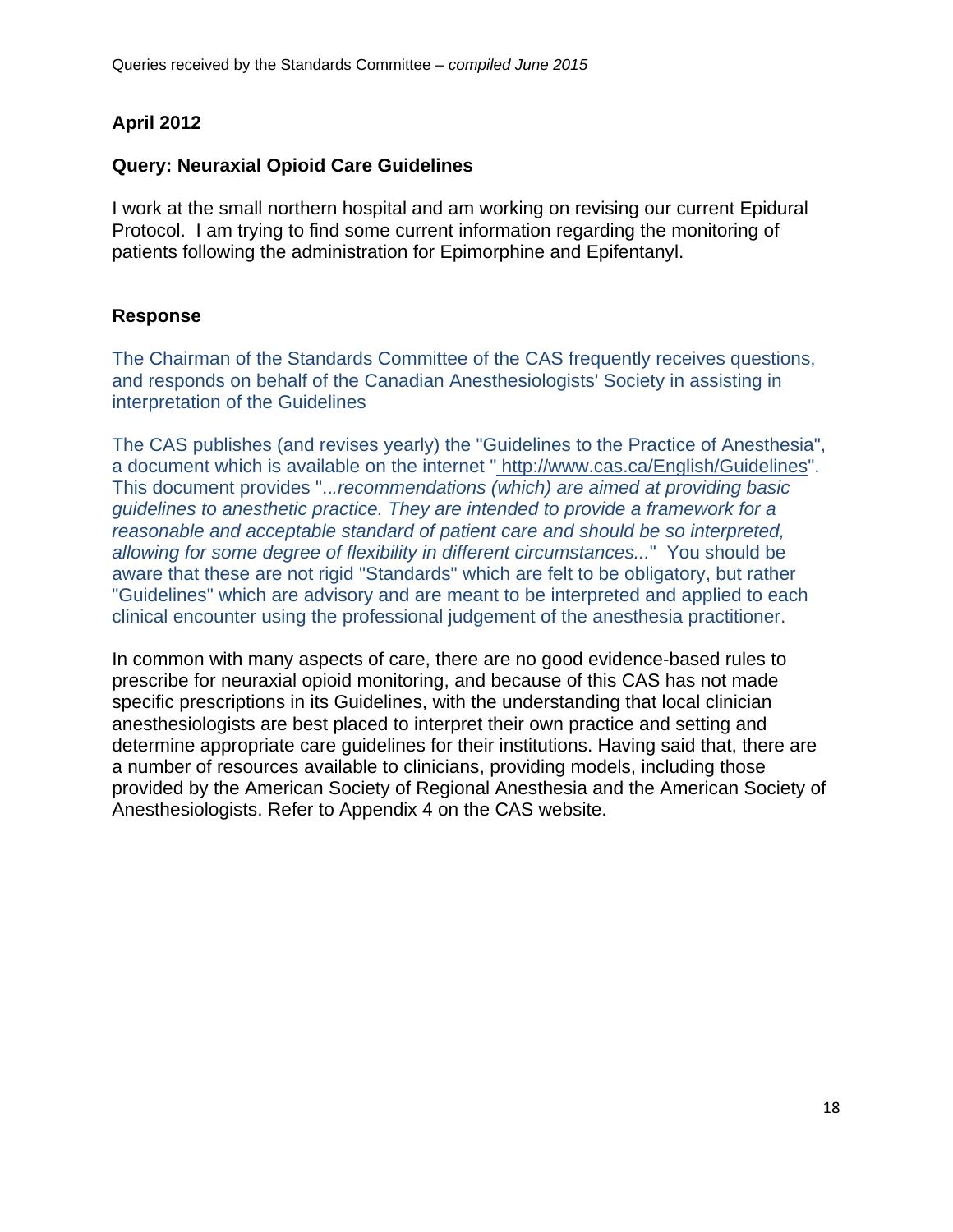# **October 2010**

#### **Query: Delegating Care to Residents**

Regarding delegating care to Residents, the Guidelines state care may be delegated to "a resident in anesthesia". Is a PGY1 in anesthesia a Resident in anesthesia? I have always assumed so and leave them alone for brief times in the OR during the maintenance phase (being immediately available by pager).

## **Response**

The Chairman of the Standards Committee of the CAS frequently receives questions, and responds on behalf of the Canadian Anesthesiologists' Society in assisting in interpretation of the Guidelines

The CAS publishes (and revises yearly) the "Guidelines to the Practice of Anesthesia", a document which is available on the internet " http://www.cas.ca/English/Guidelines". This document provides "..*.recommendations (which) are aimed at providing basic guidelines to anesthetic practice. They are intended to provide a framework for a reasonable and acceptable standard of patient care and should be so interpreted, allowing for some degree of flexibility in different circumstances...*" You should be aware that these are not rigid "Standards" which are felt to be obligatory, but rather "Guidelines" which are advisory and are meant to be interpreted and applied to each clinical encounter using the professional judgement of the anesthesia practitioner.

The Guidelines statement has been read correctly: that care may be delegated to a Resident. As always, the "devil is in the details" and the key phrase is "increasing professional responsibility". "All resident activities must be supervised by the responsible attending staff anesthesiologist, as required by the Royal College of Physicians and Surgeons of Canada and the provincial and local regulatory authorities. The degree of this supervision must take into account the condition of each patient, the nature of the anesthesia service, and the experience and capabilities of the resident (increasing professional responsibility)."

An R1 doing a rotating general year (perhaps a month elective in anesthesia but very junior) is different from an R2 doing only anesthesia and now eight months into his/her program, and obviously from an R5. I think the R2 above should be quite capable of managing the maintenance phase of a stable case on the leash of a pager. The onemonth trainee would be considered quite junior and most anesthesiologists step out of the room on those individuals but do not leave the OR suite.

The practical answer is that I do not object to leaving a well-selected R1 alone but would want to be very close.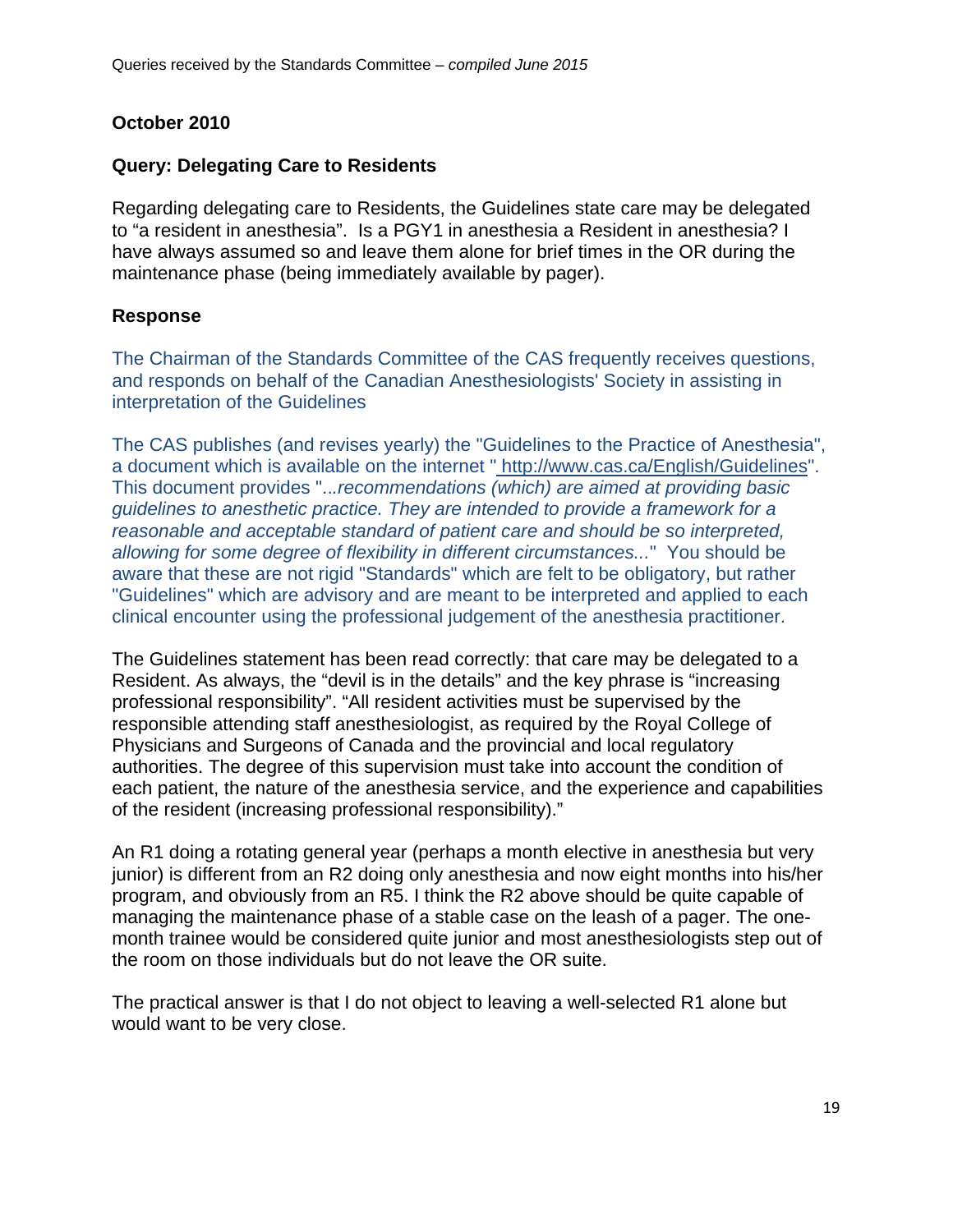# **September 2010**

## **Query: Policy for Conscious Sedation and General Anesthesia**

The Canadian Society of Gastroenterology Nurses and Associates (CSGNA) recommends that patients do not drive for 24 hours following conscious sedation and that is our policy for conscious sedation and general anesthesia. Do you know if this is provincially mandated or simply a guideline? Can you tell me what sources I should go to for referencing?

## **Response**

The Chairman of the Standards Committee of the CAS frequently receives questions, and responds on behalf of the Canadian Anesthesiologists' Society in assisting in interpretation of the Guidelines

The CAS publishes (and revises yearly) the "Guidelines to the Practice of Anesthesia", a document which is available on the internet " http://www.cas.ca/English/Guidelines". This document provides "..*.recommendations (which) are aimed at providing basic guidelines to anesthetic practice. They are intended to provide a framework for a reasonable and acceptable standard of patient care and should be so interpreted, allowing for some degree of flexibility in different circumstances...*" You should be aware that these are not rigid "Standards" which are felt to be obligatory, but rather "Guidelines" which are advisory and are meant to be interpreted and applied to each clinical encounter using the professional judgement of the anesthesia practitioner.

In addition to the CAS Guidelines, each provincial licensing body has their own policy. For their anesthesia guidelines, some (such as in British Columbia) refer only and directly to the CAS Guidelines with a website address. Quebec, on the other hand, has its own guidelines statement.

The CAS Guidelines currently state "Specific written instructions should include management of pain, postoperative complications, and routine and emergency follow up. The patient should be advised regarding the additive effects of alcohol and other sedative drugs, the danger of driving or the operation of other hazardous machinery during the postoperative period (most commonly 24 hr postoperatively), and the necessity for attention by a competent adult for the postoperative period (most commonly 24 hr postoperatively)."

Most of these statements are not referenced and this is common in guidelines around the world. The reason for this is obvious in that there is no data regarding the effects of anesthesia and surgery in the late postoperative period, and the actual patient situations can vary widely from very simple diagnostic procedures with absolutely no sequela to procedures associated with sleeplessness, pain, analgesic use, etc. Accordingly, most such statements have only Level 3 strength: "expert consensus".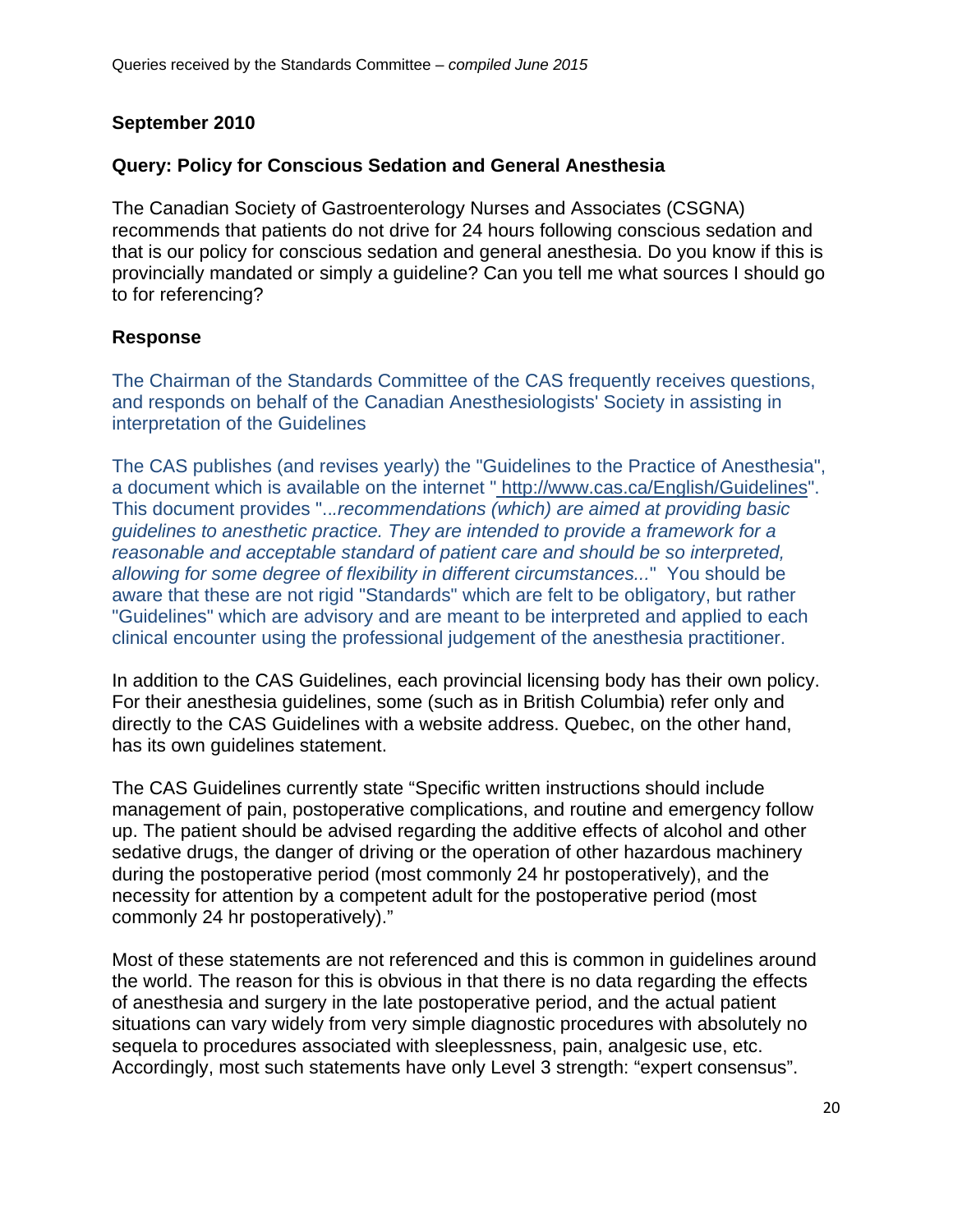The 24-hour guideline is perhaps conservative, but considered safe. If additional sedating medications (analgesics or sedatives) are carried on in the postoperative period, obviously the advice in regards to duration of restricted driving should change.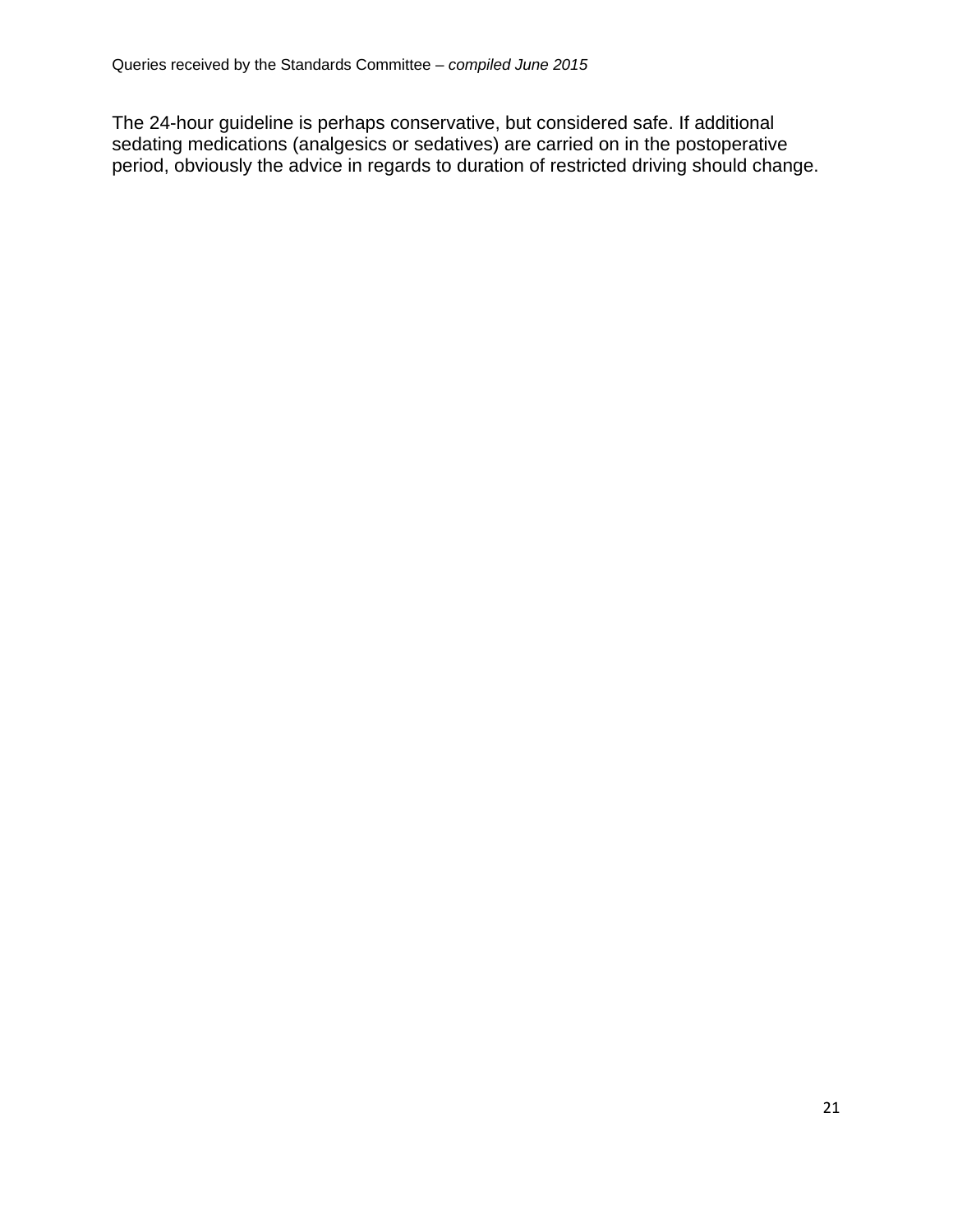# **January 2011**

# **Query: Identifying Equipment**

I am a reporter researching a story and need your help. The story is about a 25 yearold female who died two years ago because of a mistake made by a nurse in the recovery room after a nose surgery performed in a private clinic.

The nurse had prepared a facial tent kit *(photos attached)* because she thought that the patient would arrive in the recovery room not intubated. When she saw the patient was still intubated, she removed the facial tent and the tube that was attached to it and plugged the intubated patient directly to the oxygen source in a closed circuit for a few minutes...long enough to cause severe damage to the brain because of lack of oxygen. The connection was made possible because the connector that was used by the nurse to connect the "canule d'oxygène" to the "tube corrugué" had an interior diameter that fitted the "tube de rae" that was in the patient's mouth.

That connector *(photo attached)* had, according to our expert, a 6mm diameter at one end (to connect the oxygen source), an exterior 22mm diameter on the other end (to connect the "tube corrugué") and a 15mm interior diameter at this second end (that permitted the connexion to the "tube de rae") *(photos attached)*. Our expert has never seen that piece of equipment and thinks that it might have been taken off the market because it is dangerous. I would like to find where this connector came from? Who is the manufacturer? Is it a connector that corresponds to the standards of the CSA? Where can I get one?

# **Response**

The Chairman of the Standards Committee of the CAS frequently receives questions, and responds on behalf of the Canadian Anesthesiologists' Society in assisting in interpretation of the Guidelines

The CAS publishes (and revises yearly) the "Guidelines to the Practice of Anesthesia", a document which is available on the internet " http://www.cas.ca/English/Guidelines". This document provides "..*.recommendations (which) are aimed at providing basic guidelines to anesthetic practice. They are intended to provide a framework for a reasonable and acceptable standard of patient care and should be so interpreted, allowing for some degree of flexibility in different circumstances...*" You should be aware that these are not rigid "Standards" which are felt to be obligatory, but rather "Guidelines" which are advisory and are meant to be interpreted and applied to each clinical encounter using the professional judgement of the anesthesia practitioner.

The particular situation you describe is very interesting because of the nature of the error and not the equipment chosen. The patient was exposed to oxygen at what we call "pipeline pressure" in such a fashion that the "pipeline" and her lungs formed a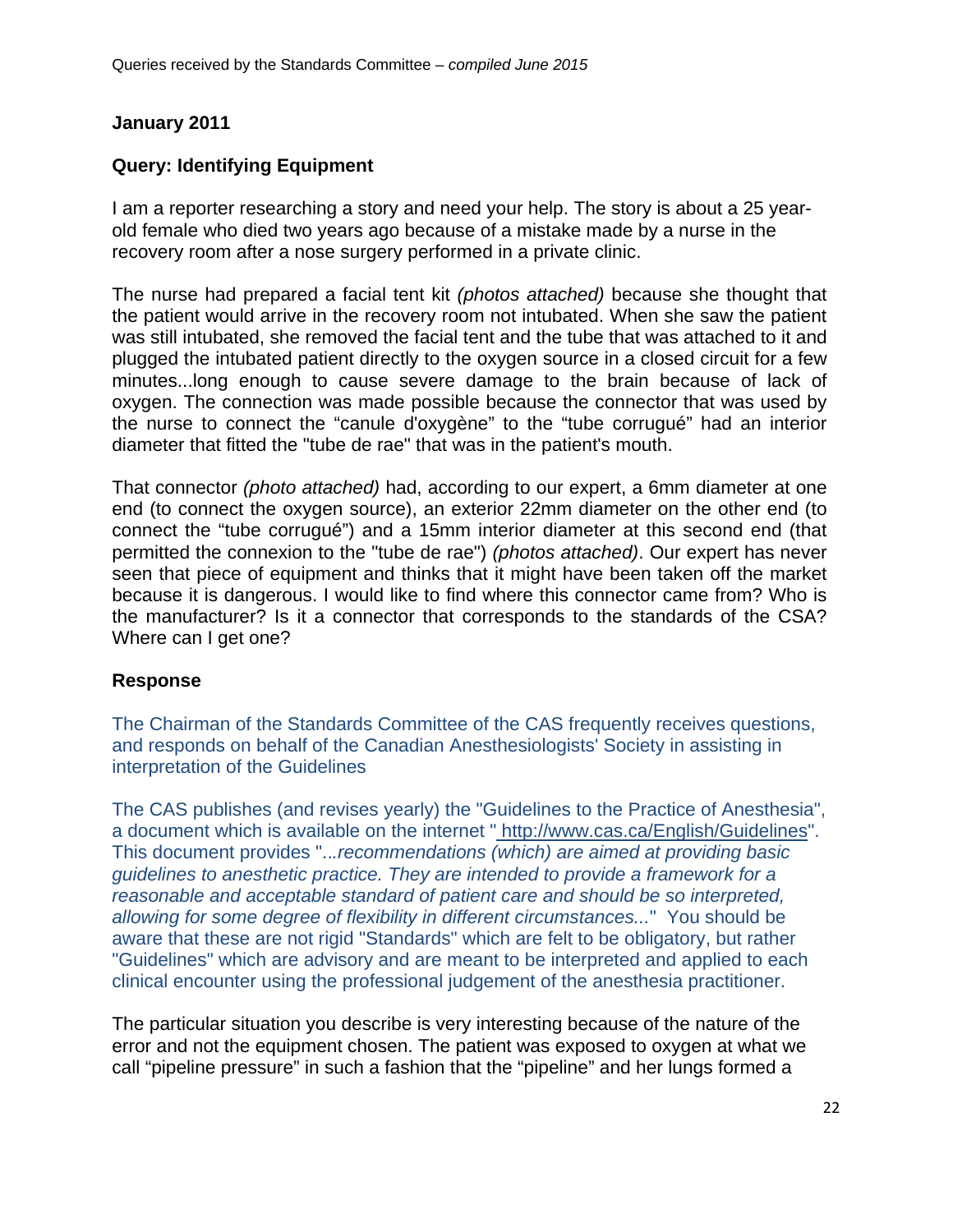closed system; the consequence of this was what you know. There are a variety of ways in which this type of error can be achieved: the important point is that health care professionals must **always** be vigilant to ensure that such a situation does not arise.

We have recently been involved in a "Coroner's Case" in Ontario in which a similar situation, with totally different equipment, was constructed and had the same unfortunate outcome.

The history of the 15mm and 22mm connectors is quite interesting. Members of the CAS as representatives to committees of the Canadian Standards Association (CSA) in the 1960s and 70s were instrumental in defining the standards for endotracheal tube and oxygen delivery tubing specifications. The exact definition of those standards could perhaps be obtained from the CSA (perhaps under CAN/CSA-Z5361-03 Anaesthetic and Respiratory Equipment — Tracheal Tubes and Connectors). What they did is establish common sizes for connections, which were previously widely disparate and associated with many problems because of connections that did not connect reliably.

With the widespread adoption of these standards, connectors measuring 15mm internally and 22mm externally are widely available; it would not be difficult at all to construct an item such as you have photographed using any one of a number of pieces of equipment widely available. The real problem lies in using what may be quite reasonable equipment in an improper fashion; this is a systemic problem which needs to be recognized, and tools and equipment must be available for hospital staff to minimize the risk of such a problem occurring.

In some institutions, the type of problem described is avoided by making available specific equipment for the specific purpose needed. [Note: refer to attached photographs of examples of the equipment used when a patient is treated in the postoperative recovery area with an endotracheal tube in-situ.] The equipment is superficially similar, but note that the white corrugated the connecting tubing is open (an endotracheal tube attaches to the t-connector) and the open tubing means that there is always a pressure relief area. What is not so obvious is that the small connector (22mm in external diameter) is thin walled and about 20mm in internal diameter and thus could not, even if desired, be affixed to a 19mm connection without deliberate attempt to circumvent design. Even if that could happen, apparatus could be constructed to connect the "safe" connector in an unsafe fashion, hence the need to appropriately warn and train medical and paramedical staff about the potential danger of pipeline oxygen pressure (50 cm H20).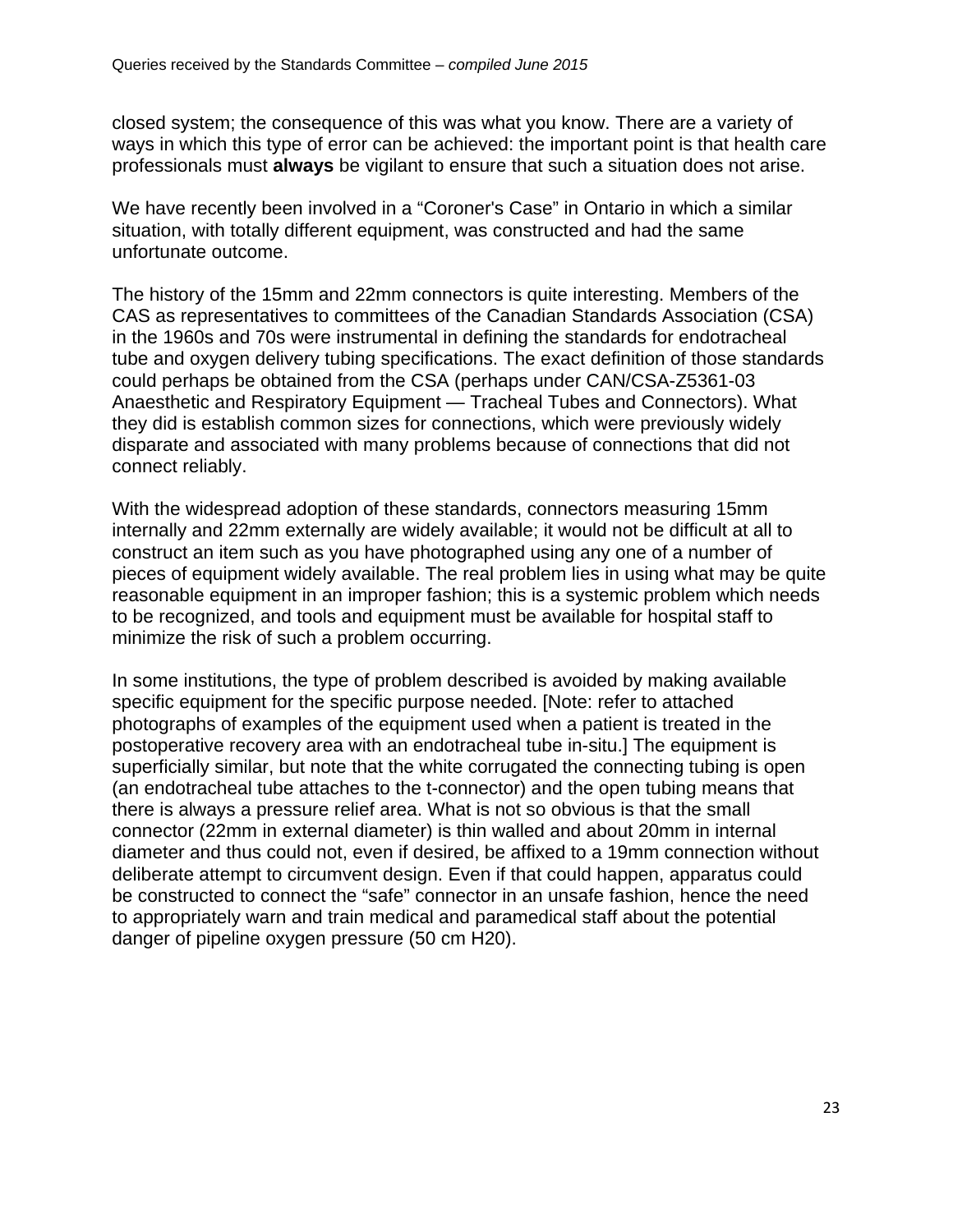# **April 2011**

# **Query: Availability of Ultrasound in Anesthesia**

I would like to know if the CAS had any specific recommendations/positions about the use of ultrasound in the placement of central lines and nerve blocks? We currently have no access to an ultrasound in the OR. We do many nerve blocks and all central lines without it. I understand that the use of ultrasound to place central lines in the ICU is considered to be "best practice". All other departments of anesthesiology in Ottawa routinely use ultrasound for nerve block and central line placement in the OR block. Does this mean we are outside the norms or regional practice?

#### **Response:**

The Chairman of the Standards Committee of the CAS frequently receives questions, and responds on behalf of the Canadian Anesthesiologists' Society in assisting in interpretation of the Guidelines

The CAS publishes (and revises yearly) the "Guidelines to the Practice of Anesthesia", a document which is available on the internet " http://www.cas.ca/English/Guidelines". This document provides "..*.recommendations (which) are aimed at providing basic guidelines to anesthetic practice. They are intended to provide a framework for a reasonable and acceptable standard of patient care and should be so interpreted, allowing for some degree of flexibility in different circumstances...*" You should be aware that these are not rigid "Standards" which are felt to be obligatory, but rather "Guidelines" which are advisory and are meant to be interpreted and applied to each clinical encounter using the professional judgement of the anesthesia practitioner.

As you likely have read, the Guidelines place responsibility on the facility to ensure that equipment of all sorts, including diagnostic equipment such as ultrasound, is available as needed for patient care. It falls upon the Department of Anesthesia to make clear the facility's exact requirements. Many anesthesiologists, with the support of a number of literature references, feel that the best quality and best safety of anesthesia care for such interventions as central line placement and regional block requires the availability of ultrasound technology, and as you note they have required their facility to provide that support. It is thought that this is now almost universal. In my hospital, we have eight operating rooms and three ultrasound machines; it has not yet moved to be a "requirement" for use in, for example, central line placement, as it is not believed that the level of support and evidence in Canada has reached the level to **require** use for every case, though this may come to pass.

It appears to be within your rights to demand that the facility make such equipment available to you: if you make such a requirement clear to the institution and there was to be an adverse patient outcome when such equipment was not provided, there is little doubt that the institution would be held to have significant legal liability for such an adverse outcome.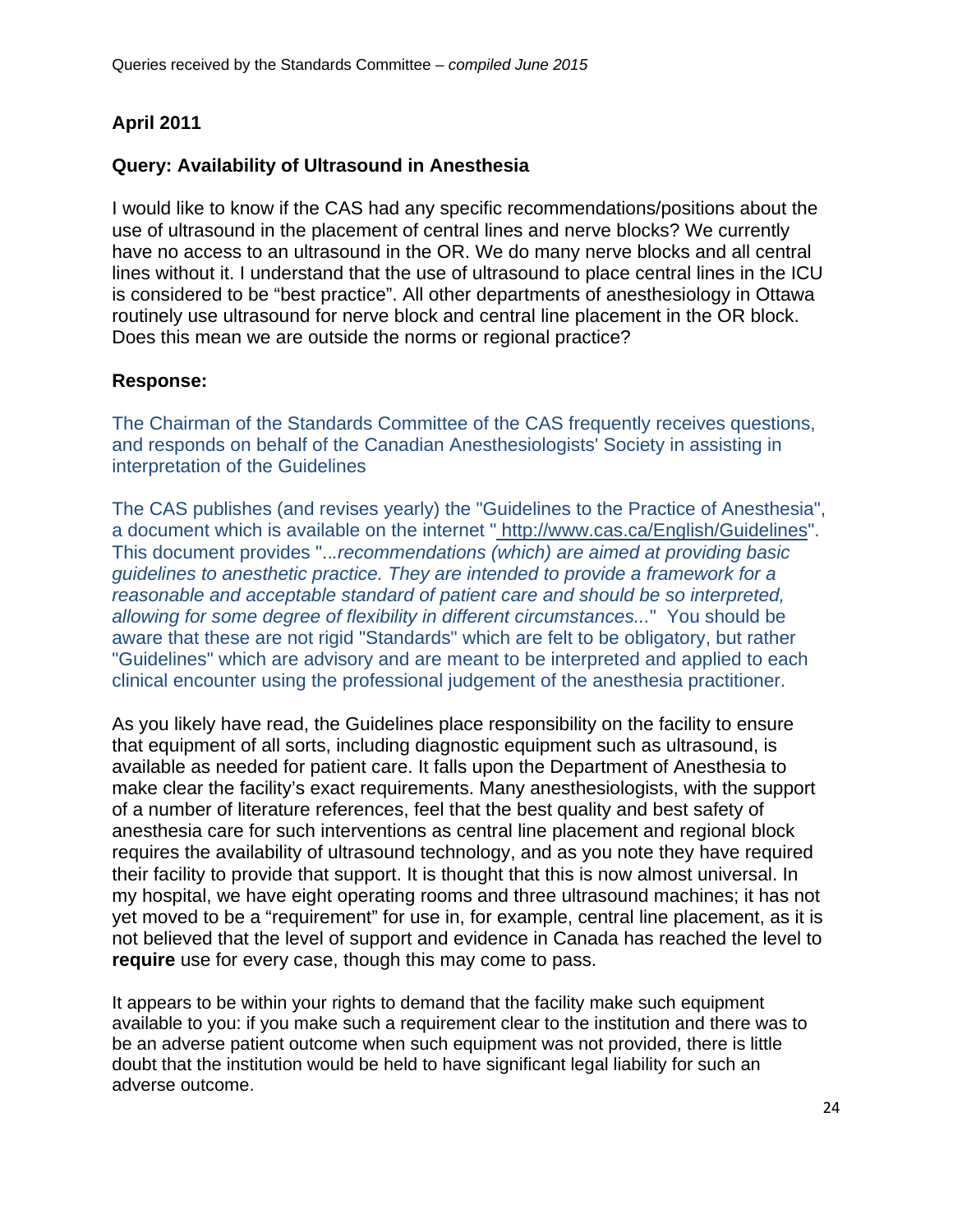# **May 2010**

# **Query: Sedation by Non-Anesthesiologists**

I am the Chief of Anesthesia at a large community teaching hospital. We are one of the few Canadian anesthesia departments that provide sedation for patients undergoing endoscopic procedures such as colonoscopy, gastroscopy ERCP and bronchoscopy. We have been doing so for about 20 years after there was a patient death secondary to unrecognized apnea during sedation. This issue is becoming a hot button issue in the USA where now up to 50% of patients are receiving propofol for endoscopic procedures with and without anesthesia personnel. The American Society of Anesthesiologists has stated that patients receiving propofol sedation should receive care consistent with deep sedation (i.e., a separate anesthesia/sedation provider trained in anesthesia/airway management and circulatory management).

Currently, we have a gastroenterologist who has some collegiality issues but is also mobilizing the Canadian GI/Endoscopy societies to clearly state that the sedation must be directed by the gastroenterologist, as that is the MD assuming the risks of the procedure. The president of the endoscopy society has basically said as much and that because pain is an indicator of impending perforation (secondary to bowel stretch), sedation must be directed by the GI MD. This of course is contrary to our practice for 20 years (with no increased perforation rates), and contrary to 50% of endo units in the US (many of whom are fighting to give their own propofol to keep billings, which are split with the anesthesiologist if they are involved in the sedation).

Does the CAS have a position on who is the most responsible MD for sedation and anesthesia and, with the coming guidelines on moderate sedation, will it address the use of propofol?

# **Response:**

The Chairman of the Standards Committee of the CAS frequently receives questions, and responds on behalf of the Canadian Anesthesiologists' Society in assisting in interpretation of the Guidelines

The CAS publishes (and revises yearly) the "Guidelines to the Practice of Anesthesia", a document which is available on the internet " http://www.cas.ca/English/Guidelines". This document provides "..*.recommendations (which) are aimed at providing basic guidelines to anesthetic practice. They are intended to provide a framework for a reasonable and acceptable standard of patient care and should be so interpreted, allowing for some degree of flexibility in different circumstances...*" You should be aware that these are not rigid "Standards" which are felt to be obligatory, but rather "Guidelines" which are advisory and are meant to be interpreted and applied to each clinical encounter using the professional judgement of the anesthesia practitioner.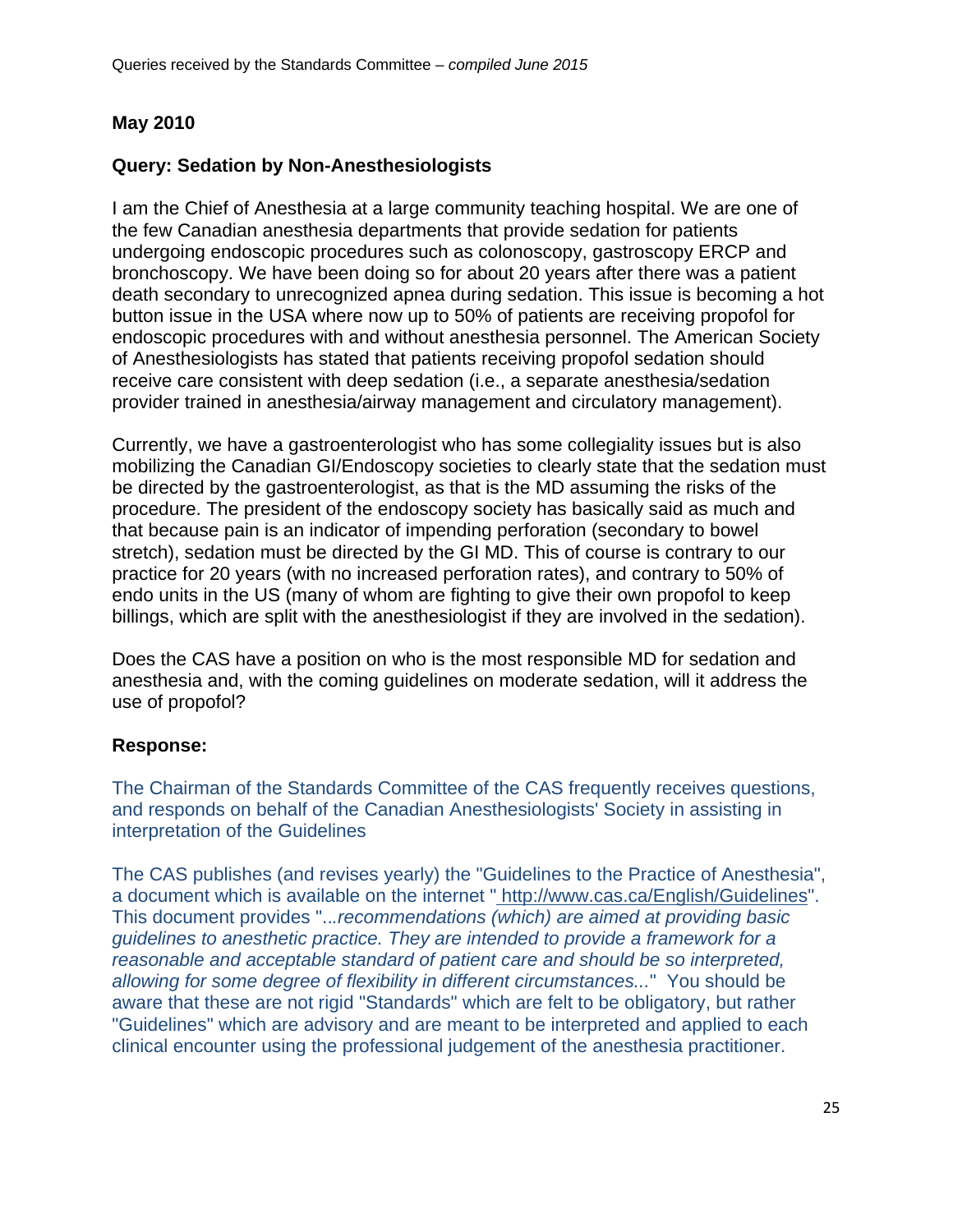The specific answer to your question as to the CAS position on who is the most responsible MD for sedation and anesthesia is, as stated in the Guidelines: "The independent practice of anesthesia is a specialized field of medicine. As such, it should be practised by physicians with appropriate training in anesthesia. The only route to specialist recognition in anesthesia in Canada is through the Royal College of Physicians and Surgeons of Canada's certification process." The expanded answer, beyond that straightforward statement, is the "devil in the details".

CAS has gradually recognized that the practice of "Procedural Sedation" has evolved over the years, and on a purely practical basis, appreciates that sedation (not "anesthesia") is and will be provided by or under the supervision of non-anesthesiatrained physicians. We believe that there should be strict institutional control of such practice, optimally assisted by members of the Department of Anesthesia. We have had a dialogue with the Canadian Association of Emergency Physicians (CAEP) in the past, and we were not able to come to agreement on guidelines for procedural sedation in the ER and that group developed their own guidelines for procedural sedation. To my knowledge, we have not had formal discussion with other groups such as the gastroenterologists. As you are aware, the Joint Commission in the US some years ago mandated that anesthesia departments should supervise and direct the practice of procedural sedation in hospitals. To my knowledge, there is no such requirement in any jurisdiction in Canada.

CAS maintains the position that "anesthesia" is the realm of the anesthesiologist and as such, agents such as propofol, with a narrow therapeutic window and regulatory approval for use only by anesthesiologists, should be used for procedural sedation and anesthesia only by anesthesiologists.

A specific point in your question is a bit confusing. You state: "Currently we have a gastroenterologist (who) state(s) that the sedation must be directed by the gastroenterologist as that is the MD assuming the risks of the procedure." In any procedure involving an operator undertaking an intervention with sedation/anesthesia managed by an anesthesiologist, quite clearly the anesthesia care is managed by the anesthesiologist, who assumes the risk and responsibility for that anesthesia care. The operator assumes the risk and responsibility for the procedure. There are obviously areas of mixed responsibility. However, these two medical personnel share overall responsibility, no one more responsible than the other, and one not subservient to the other. As a professional responsibility, it behooves both individuals to have this relationship clearly defined prior to undertaking a joint intervention.

If there is no physician involved with sedation care, and the gastroenterologist is supervising sedation administered by a nurse or other individual under his/her direction, then he/she takes the responsibility for that care. Both models for care are widespread across Canada. We believe that sedation administered or supervised by a nonanesthesiologist should be only in the realm of "light sedation" or, at most, "moderate" – the induction of "deep" sedation is clearly difficult to control and that this lies in the realm of an experienced anesthesiologist.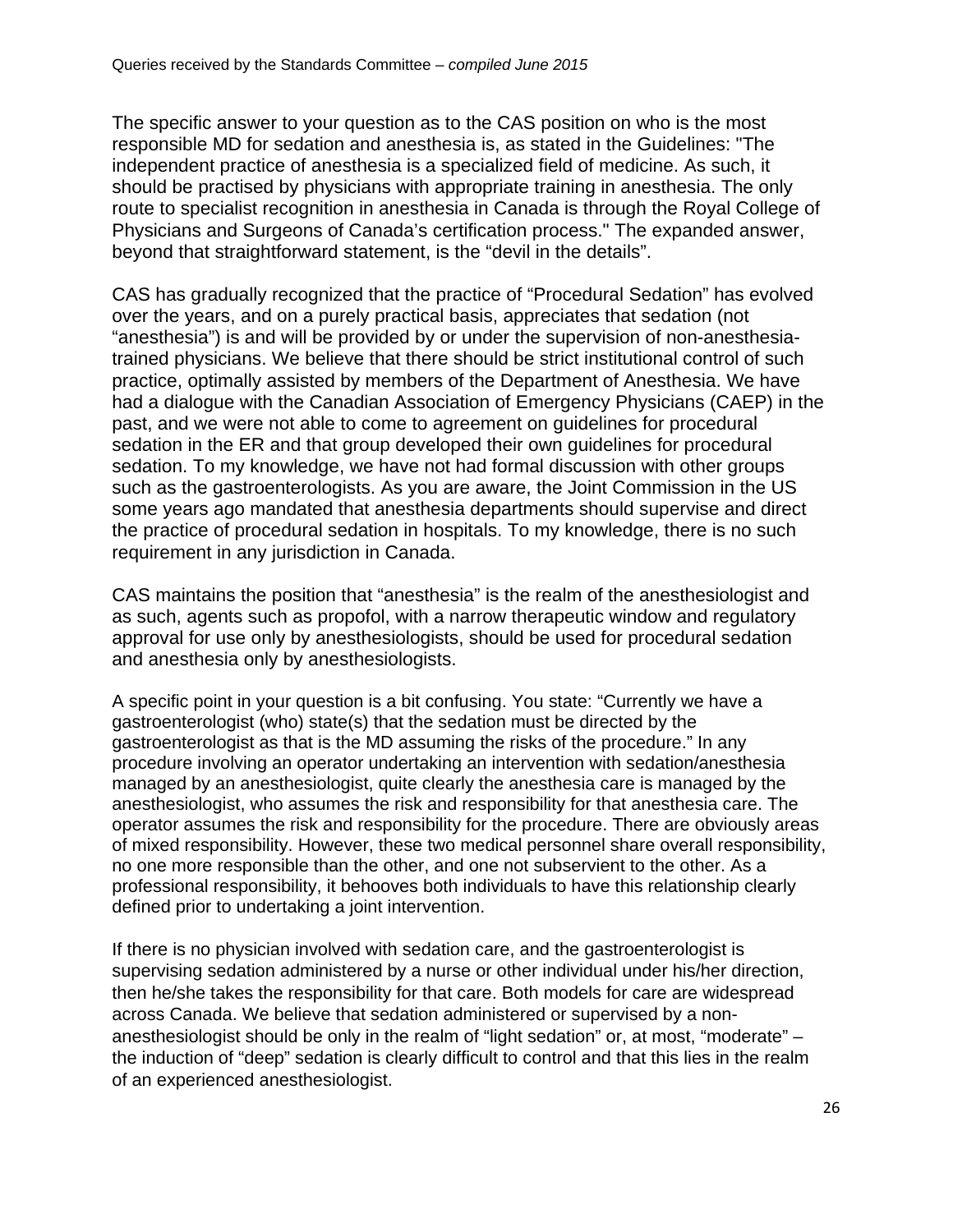# **January 2010**

# **Query: Minimum Response Times from an Anesthesia Practitioner**

I would like to know if CAS guidelines exist on the minimum anesthesia response times required for surgical or obstetrical emergencies.

# **Response:**

The Chairman of the Standards Committee of the CAS frequently receives questions, and responds on behalf of the Canadian Anesthesiologists' Society in assisting in interpretation of the Guidelines

The CAS publishes (and revises yearly) the "Guidelines to the Practice of Anesthesia", a document which is available on the internet " http://www.cas.ca/English/Guidelines". This document provides "..*.recommendations (which) are aimed at providing basic guidelines to anesthetic practice. They are intended to provide a framework for a reasonable and acceptable standard of patient care and should be so interpreted, allowing for some degree of flexibility in different circumstances...*" You should be aware that these are not rigid "Standards" which are felt to be obligatory, but rather "Guidelines" which are advisory and are meant to be interpreted and applied to each clinical encounter using the professional judgement of the anesthesia practitioner.

You are quite correct to observe that the Standards Committee has not addressed the issue of minimum response times from an anesthesia practitioner. We do state that the Chief of an Anesthesia Department must "ensure that written policies with respect to the practice of anesthesia are established and enforced", and "monitor systematically the quality of anesthetic care provided throughout the health care facility" but we do not specify within these response times.

This would be very difficult to specify precisely within a Guideline applicable to the many situations facing Canadian anesthesia services. As an obvious case in point, a tertiary or quaternary care obstetric institution would have very different expectations with the provision of obstetric anesthesia services than a small rural hospital. It likely falls upon a local department to examine their practice and develop guidelines applicable locally, probably in concert with the surgical services involved. Perhaps many medical staff by-laws do this as part of a credentialing process.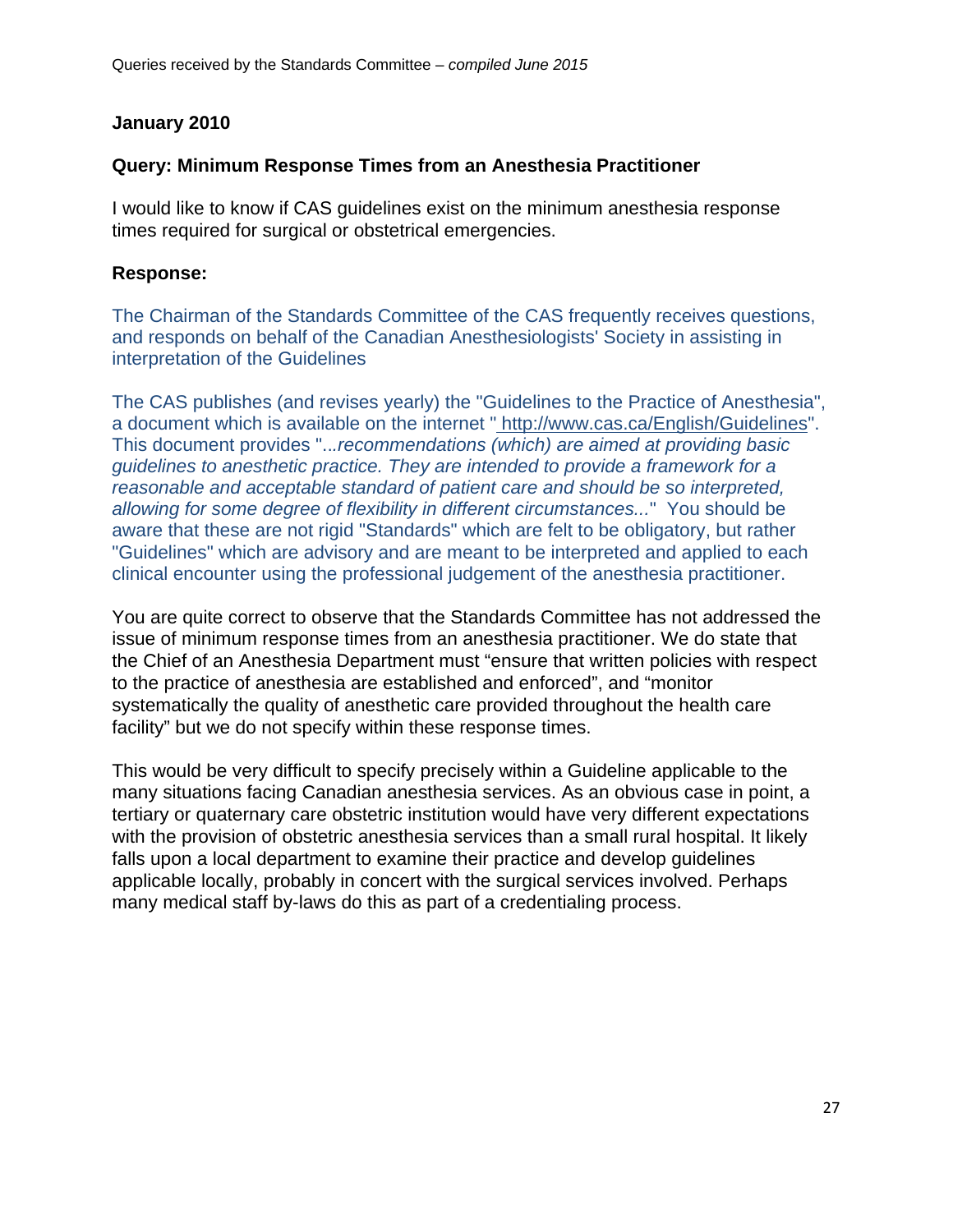# **March 2011**

# **Query: Topical Anesthesia and Perioperative Fasting**

Over the past three years, we have transitioned our cataract lists to the point where we are well over 90% topicals, rare sedation/GA/block. We are experiencing pressure from one of our ophthalmologists to feed patients the morning of their cataracts, provided they will be done under topical. I would add that if they are not fasted, there is no chance of getting sedation, a block or a GA. What I am looking for is guidance on this issue. I checked with the other centres in the province, and cataract patients are universally fasted. I reviewed the 2011 guidelines and words like "should" are used instead of "must". Where would we stand if we allowed patients to be done under topical anesthesia to have a light breakfast the morning of their surgery?

## **Response:**

The Chairman of the Standards Committee of the CAS frequently receives questions, and responds on behalf of the Canadian Anesthesiologists' Society in assisting in interpretation of the Guidelines

The CAS publishes (and revises yearly) the "Guidelines to the Practice of Anesthesia", a document which is available on the internet " http://www.cas.ca/English/Guidelines". This document provides "..*.recommendations (which) are aimed at providing basic guidelines to anesthetic practice. They are intended to provide a framework for a reasonable and acceptable standard of patient care and should be so interpreted, allowing for some degree of flexibility in different circumstances...*" You should be aware that these are not rigid "Standards" which are felt to be obligatory, but rather "Guidelines" which are advisory and are meant to be interpreted and applied to each clinical encounter using the professional judgement of the anesthesia practitioner.

Your statement as to "should" versus "must" is quite accurate. CAS does not attempt to provide "rules" for care but rather "guidelines", which must be interpreted in the light of local practice.

Many centers now do not require rigorous fasting before cataract surgery under local anesthesia. A report describing a very liberal approach (Suren Sanmugasunderam, MD, FRCSC; Aniz Khalfan, MB, ChB m(*Is fasting required before cataract surgery? A retrospective review*. Can J Ophthalmol 2009; 44:655–6) and editorial (*Is fasting required before cataract surgery?* Can J Ophthalmol 2009; 44:645–7) supports this practice and also reference articles supporting this practice, and suggests it is relatively widespread.

I believe it is likely quite safe to allow oral intake in situations such as cataract surgery under topical anesthesia without or with minimal sedation.